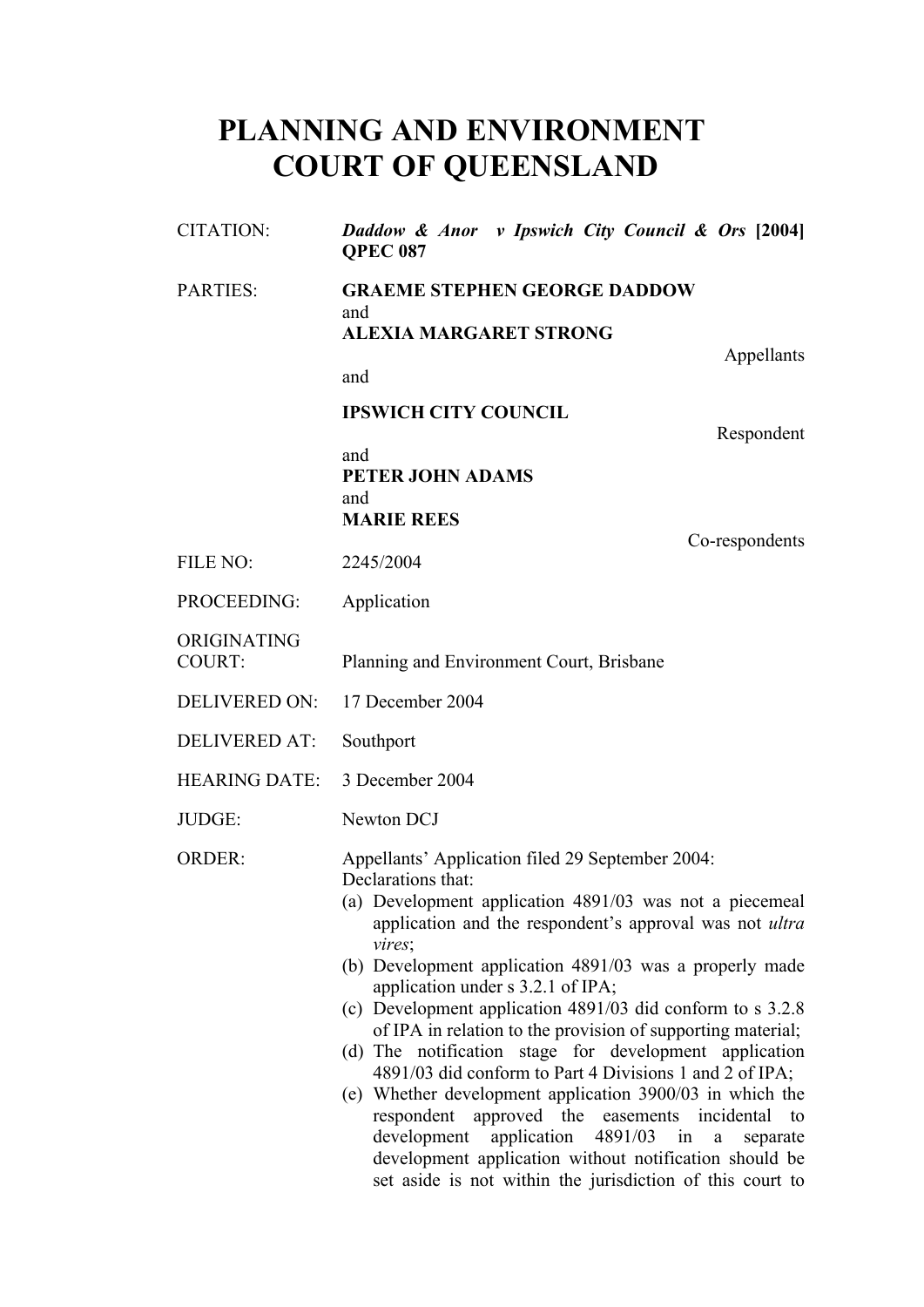determine in terms of the present application;

(f) Whether development application 3275/03, in which the respondent approved without notification a change to an existing approval so that a parking lot (a condition of an existing approval that was never met) could be relocated to the same location as the parking lot proposed in development application 4891/03, should be set aside is not within the jurisdiction of this court to determine in terms of the present application.

Co-respondents' Application filed 23 November 2004:

It is ordered that the disputed issues in the appeal be identified as, and limited to, the following grounds contained in the Notice of Appeal:

- (a) paragraph 1;
- (b) paragraph 4(a) limited to:

"*The change in the location of the parking lot and the additional parking spaces required in the Development Application Decision Notice that is the subject of this appeal, means that up to fifteen vehicles will utilise the current driveway at 9A Salisbury Road, which is a 650 square metre allotment with a 16.6 metre frontage. This will cause the appellants on the adjoining allotment significant loss of amenity and will interfere with their right to quiet enjoyment of their property.*";

- (c) paragraph 6;
- (d) paragraph 9;
- (e) paragraph 10;
- (f) paragraph 11;
- (g) paragraph 13;
- (h) paragraph 14.
- CATCHWORDS: LOCAL GOVERNMENT Town planning statutes interpretation – development application – material change of use – construction of two detached dwellings at rear of existing dwelling for use in student accommodation business – whether application piecemeal and whether respondent's approval was *ultra vires* – whether application was a properly made application under s 3.2.1 of *Integrated Planning Act* 1997 – whether application conformed to s 3.2.8 of *Integrated Planning Act* 1997 in relation to provision of supporting material – whether notification stage conformed to Part 4 Divisions 1 and 2 of *Integrated Planning Act* 1997 – whether Court has jurisdiction to order that development applications incidental to but separate from that the subject of the instant appeal should be set aside – identification and limitation of disputed issues.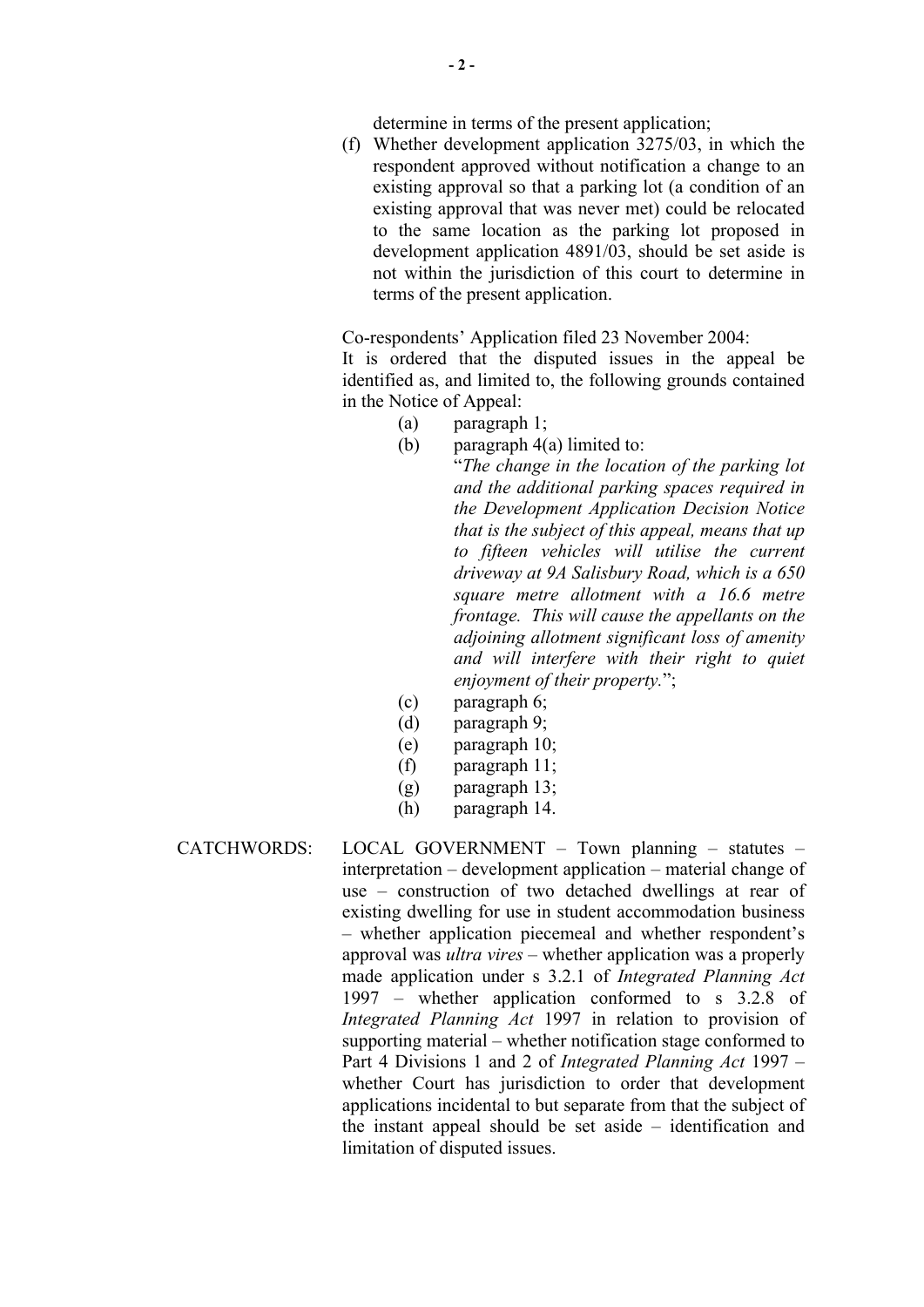|                    | Fair Trading Act (Queensland) 1989                                                             |
|--------------------|------------------------------------------------------------------------------------------------|
|                    | <b>Integrated Planning Act 1997</b>                                                            |
|                    | Town Planning Act 1964-1976                                                                    |
|                    | Trade Practices Act (Commonwealth) 1974                                                        |
|                    | Cases cited:                                                                                   |
|                    | Brisbane City Council v Cunningham & Anor                                                      |
|                    | Chin & Chee v The Shire of Maroochy & Anor $[1996]$<br>QPELR 190                               |
|                    | Curran & Ors v Brisbane City Council [2001] QPEC 49                                            |
|                    | Eastern Suburbs Leagues Club Ltd v Cunningham & Anor<br>[2001] QCA 294                         |
|                    | Fox v Brisbane City Council [2002] QPELR 539                                                   |
|                    | Jezreel Pty Ltd v Brisbane City Council & Anor [2001]<br><b>OPELR 92</b>                       |
|                    | Oakden Investments Pty Ltd v Pine Rivers Shire Council<br>[2002] QCA 470                       |
|                    | Pioneer Concrete (Old) Proprietary Limited v Brisbane City<br>Council & Ors (1980) 145 CLR 485 |
|                    | Rathera Pty Ltd v Gold Coast City Council & Ors (2000) 115<br>LGERA 348                        |
|                    | Stradbroke Island Organisation Inc v Redland Shire Council<br>[2002] QPELR 121                 |
| <b>COUNSEL:</b>    | Appellants in person                                                                           |
|                    | Mr D J Pyle - respondent<br>$Mr B D Job - co-respondents$                                      |
| <b>SOLICITORS:</b> | Appellants in person<br>Ipswich City Council – respondent<br>Porter Hulett – co-respondents    |
|                    |                                                                                                |

- [1] The appellants, by application filed on 29 September 2004, seek determination of the following points by way of preliminary hearing:
	- (a) Whether Development Application 4891/03 was a piecemeal application and the respondent's approval *ultra vires;*
	- (b) Whether Development Application 4891/03 was a properly made application under s 3.2.1 of the *Integrated Planning Act* 1997 (IPA);
	- (c) Whether Development Application 4891/03 conformed to s 3.2.8 of the *Integrated Planning Act* in relation to the supporting material;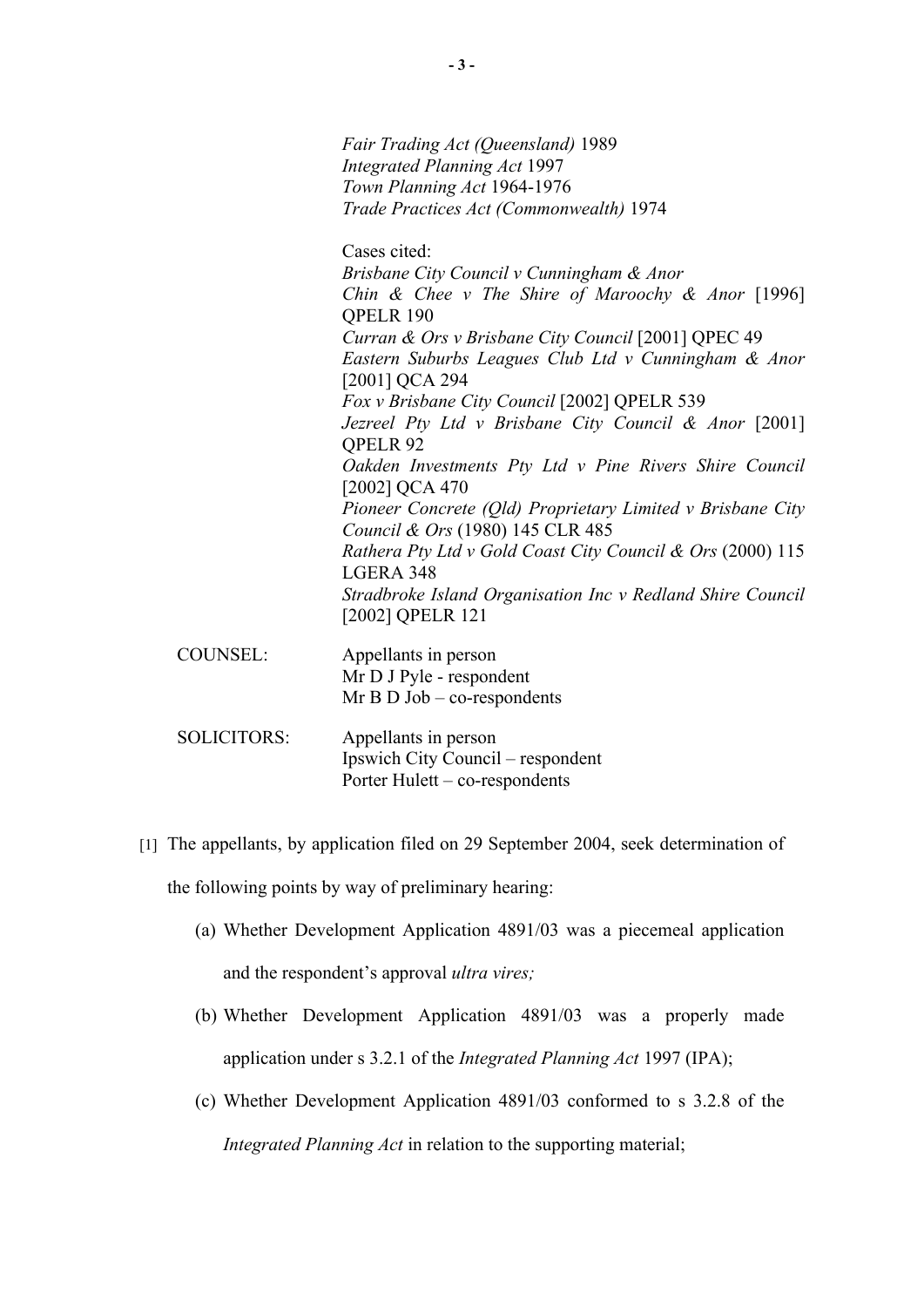- (d) Whether the Notification Stage for Development Application 4891/03 conformed to Part 4 Divisions 1 and 2 of IPA;
- (e) Whether Development Application 3900/03 in which the respondent approved the easements incidental to Development Application 4891/03 in a separate development application without notification should be set aside;
- (f) Whether Development Application 3275/03, in which the respondent approved without notification a change to an existing approval so that a parking lot (a condition of an existing approval that was never met) could be relocated to the same location as the parking lot proposed in Development Application 4891/03, should be set aside.
- [2] His Honour Judge McLauchlan QC, on 12 November 2004, ordered that *inter alia* the preliminary issues in the Appeal be identified as, and limited to, the issues identified in the appellant's application filed 29 September 2004.

### *The Facts*

[3] The co-respondents conduct a student accommodation business from existing premises at 9A and 10 Salisbury Road, Ipswich (being Lots 6 and 7 on RP 55024 respectively). No. 10 is an L-shaped parcel of land which, as a consequence of its shape, has a common boundary with the eastern and northern boundaries of no. 9A. The co-respondents seek to extend the facility by the development of two additional accommodation buildings at the rear of no. 10. The premises at 10 Salisbury Road presently comprise a single building known as "Cumquat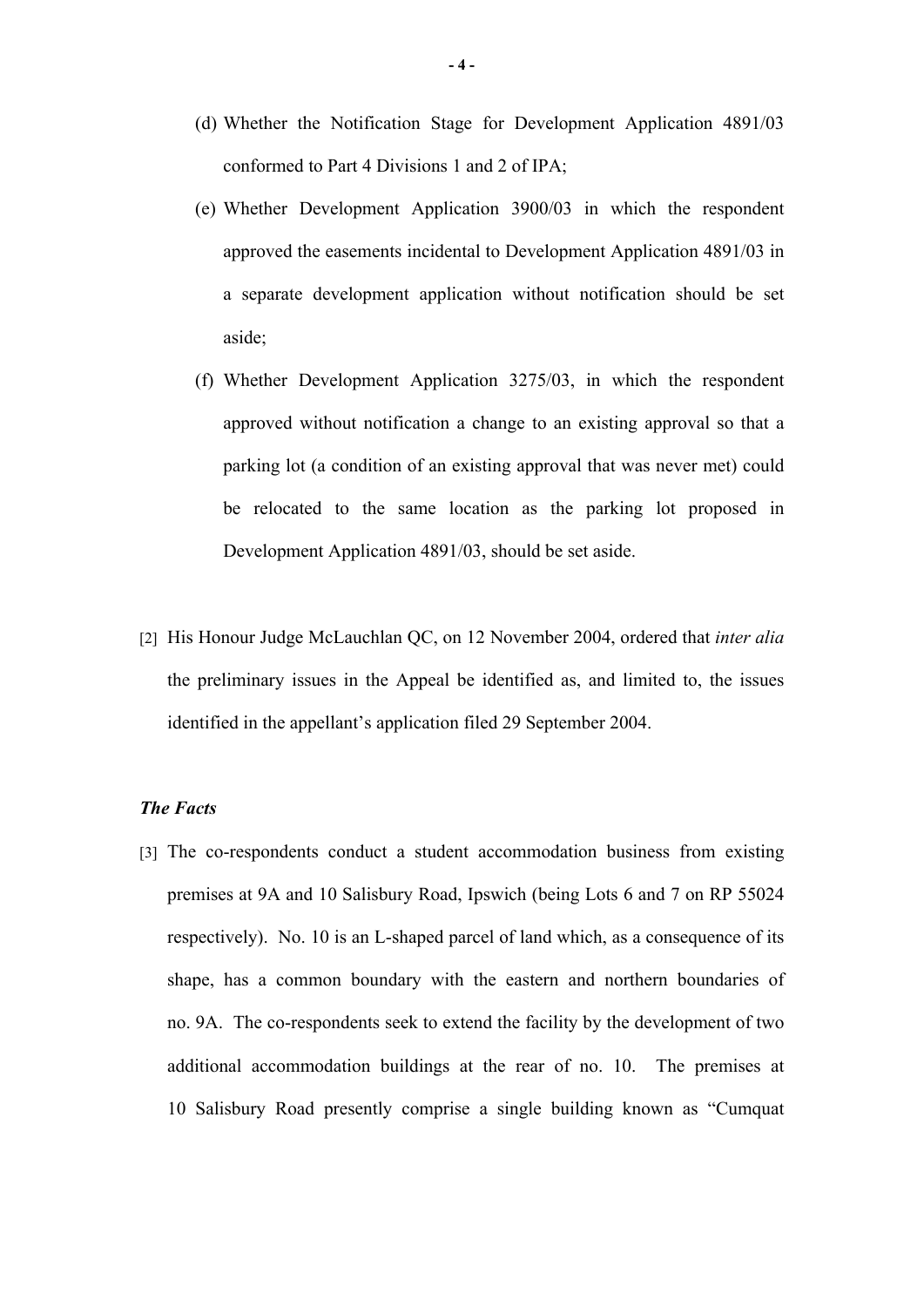House". That premises was approved by the respondent council for the use as student accommodation on 13 January 1999.

- [4] On 3 July 1995 the co-respondents applied to the respondent council for a change to the approval for 10 Salisbury Road. The changes sought were:
	- (a) relocation of the existing car-parking area together with a proposed shared access arrangement with the premises at 9A Salisbury Road; and
	- (b) the removal of an outbuilding and its replacement with a smaller structure.

The shared access arrangement was the subject of a separate application for reconfiguration. The respondent council approved the application for change of conditions on 1 September 2003.

- [5] In August 2000 the co-respondents purchased 9A Salisbury Road. In 2001 they applied to the respondent council for a development approval to use the existing dwelling at 9A Salisbury Road for student accommodation purposes. That application was approved on 8 May 2001. An appeal by the appellants against that approval was subsequently resolved by way of a consent order dated 12 December 2003.
- [6] The respondent council, on 8 September 2003, approved an application for reconfiguration to facilitate the registration of a reciprocal easement for the adjacent driveways which ran down the common boundary of 9A and 10 Salisbury Road.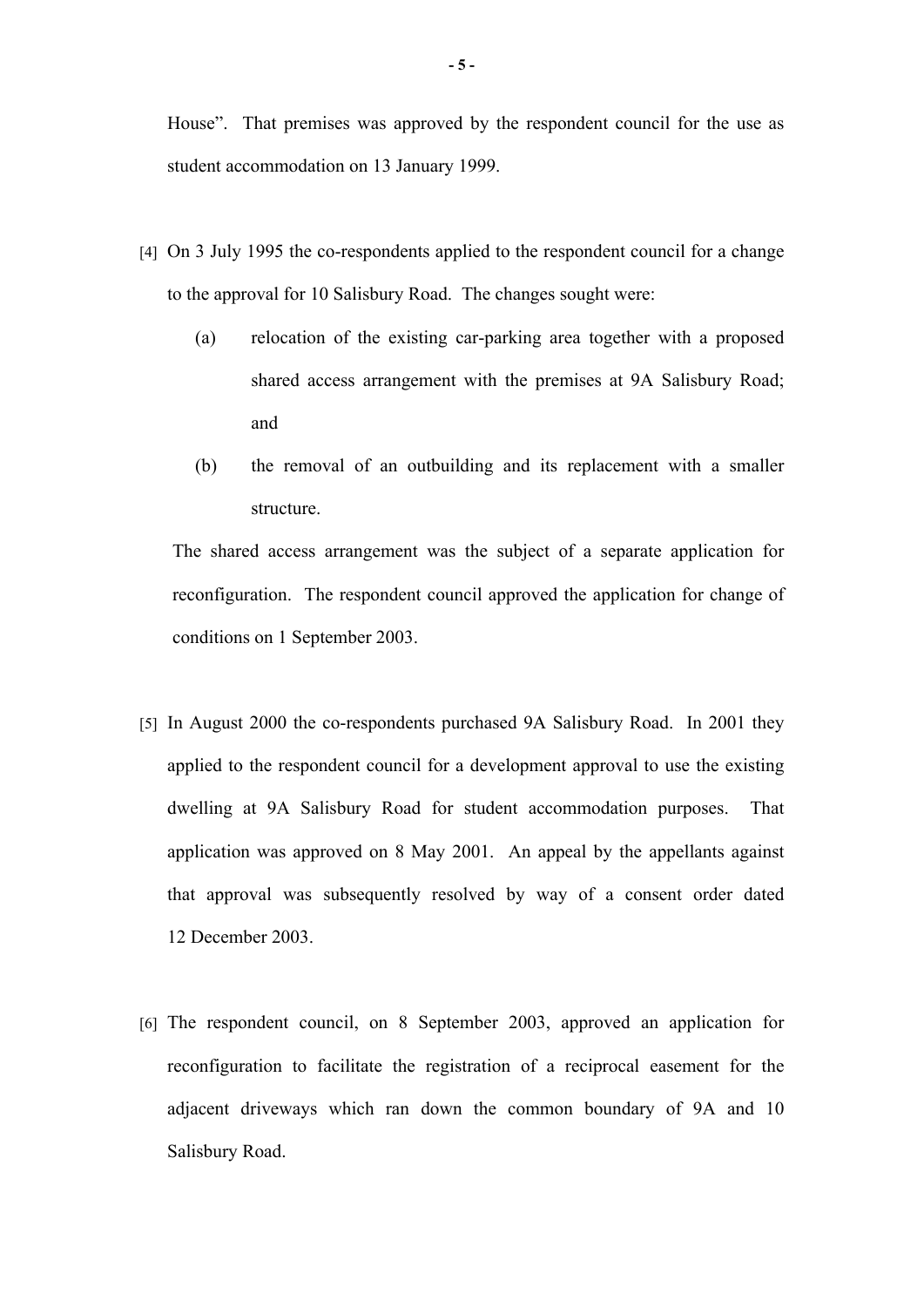[7] The application, the subject of this appeal, is for an approval of a material change of use to enable the construction of two detached dwellings at the rear of the existing dwelling at 10 Salisbury Road for use in the student accommodation business.

#### *Whether the Application was Piecemeal*

- [8] The appellants, in ground 1 of their application, contend that development application 4891/03 was a piecemeal application as the easements that were to provide access were severed from the application and the location of the parking lot was determined in a separate development application. In support of this contention the appellants submit that the application, the subject of this appeal, represented not only an application to expand existing operations onto adjoining land, but also necessitated a parking lot and an easement that were not already on the land, and that are presently still not visible on the land. The application became piecemeal, it is submitted, when instead of making one application for the two accommodation buildings and the parking lot and easement which are incidental to the accommodation buildings, the co-respondents applied in "bits" by making separate applications for the parking lot and easement.
- [9] The appellants submit that the parking lot was a condition of a previous development application but never built. They complain that although this represented an infringement under s 4.3.3 of IPA and that approval would have lapsed under s 3.5.31(2) of IPA, the respondent approved an application (3275/03) to relocate the non-existing parking lot to the same location as the parking lot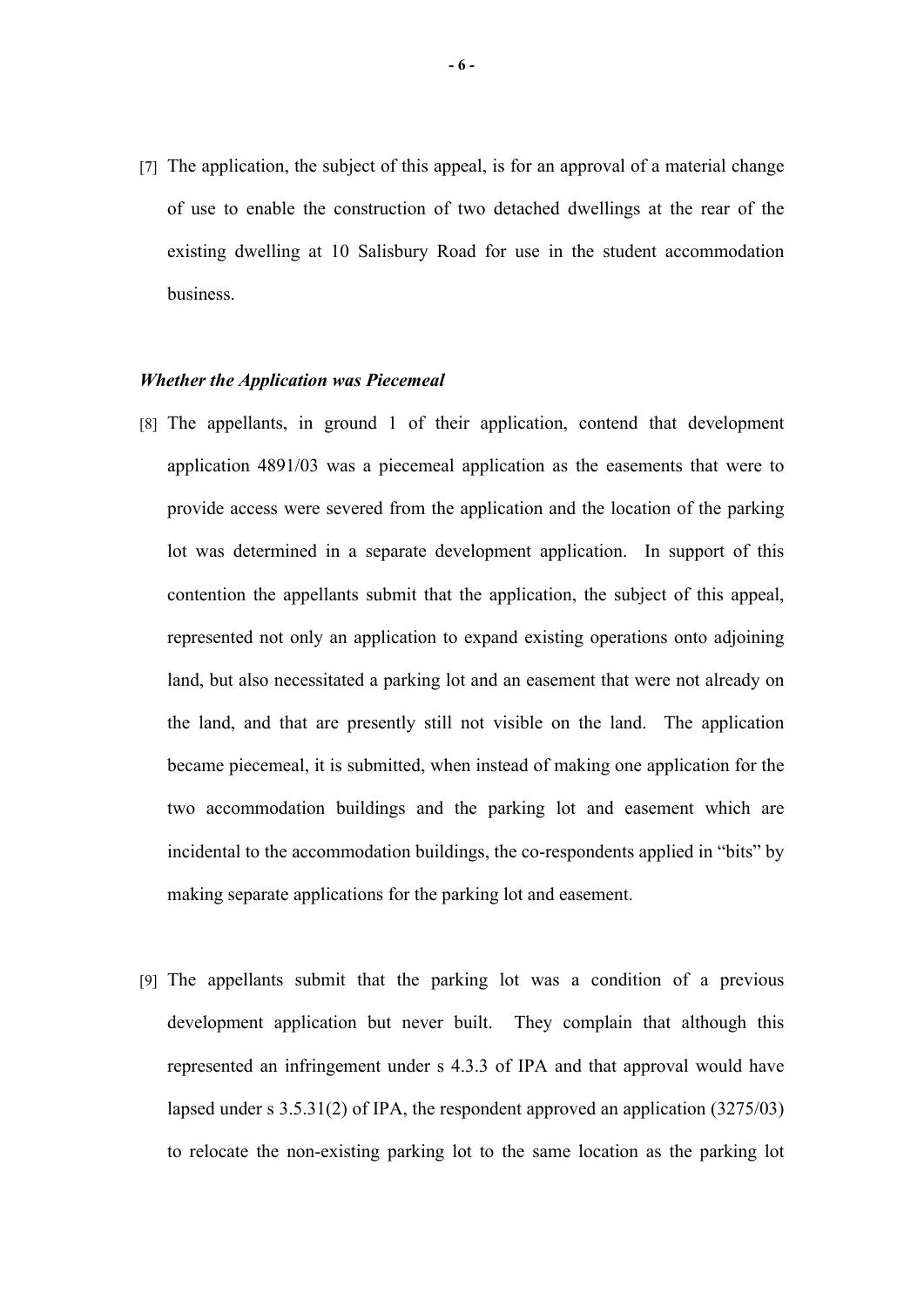proposed in application 4891/03 as a "*minor change*" to an existing approval under s 3.5.33 of IPA, thus avoiding public notification.

- [10] The appellants further submit that although the easement is incidental to development subject to impact assessment, it was not subject to public notification and was approved in application 3900/03. The relocation of the parking lot (3275/03) was approved on 1 September 2003, the easement (3900/03) on 8 September 2003 and on 9 September 2003 the co-respondents lodged application 4891/03 for two additional student accommodation buildings. The appellants contend that as the two additional student accommodation buildings in application 4891/03 cannot function without the easement approved in 3900/03 and the parking lot relocated in application 3275/03, the application 4891/03 represents the final "bit" in a piecemeal application.
- [11] The appellants submit that, unlike the two student accommodation buildings proposed in application 4891/03, the existing student accommodation facilities at 10 Salisbury Road approved in application 2447/98 and at 9A Salisbury Road approved in application 394/01, were self-contained and have always operated without the parking lot approved in application 3275/03 and the easement approved in application 3900/03.
- [12] The appellants complain that by applying piecemeal, the co-respondents obtained approval without notification of an easement and the parking lot that are incidental to development that was subject to impact assessment. Further, it is said, by approving the application piecemeal, the respondent council prejudged any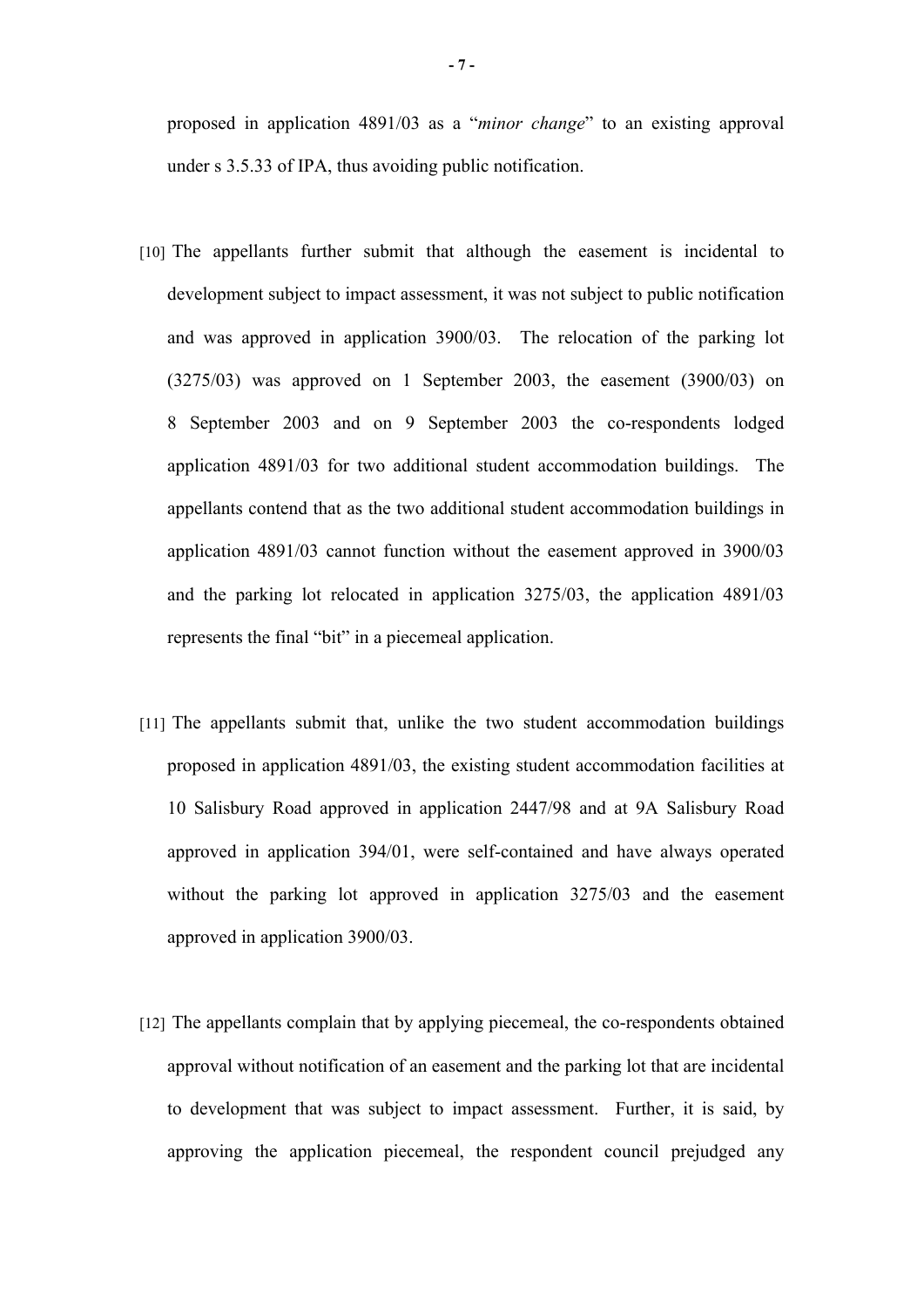concerns that the appellants may have had regarding the two student accommodation buildings utilising the pre-approved but not existing easements and parking lot.

[13] The appellants rely upon the decision of the High Court in *Pioneer Concrete (Qld) Proprietary Limited v Brisbane City Council & Ors* (1980) 145 CLR 485 in support of their contention that the application 4891/03 is a piecemeal application. In that case an application was made to the Brisbane City Council, as the planning authority under the City of Brisbane *Town Planning Act* 1964-1976 for permission to use certain land which was part of a larger area of land owned by a company associated with the applicant for the purpose of the extraction, crushing and screening of rock and stone. The application did not show the means by which the extracted rock would be removed from the land and the plan attached to it did not extend to show a formed road that it was intended to use for that purpose. Notice of the application was given to the applicant's associated company as the owner of the allotments within which the land lay but not to the owners of land abutting the boundaries of the larger area. The majority (Stephen, Murphy and Wilson JJ) held that an applicant under the Act, and the ordinances made under it, for consent to use land for a particular purpose must apply at the outset for the entire proposed use. Where a change of use is contemplated, the proposed use must be stated in appropriate detail in one application and all the land involved in the use must be the subject of the application. Hence the application was defective in failing to include the route of a proposed access road: it did not include all the land to which it related or applied within the meaning of the section which set out particulars required of an advertisement of the application.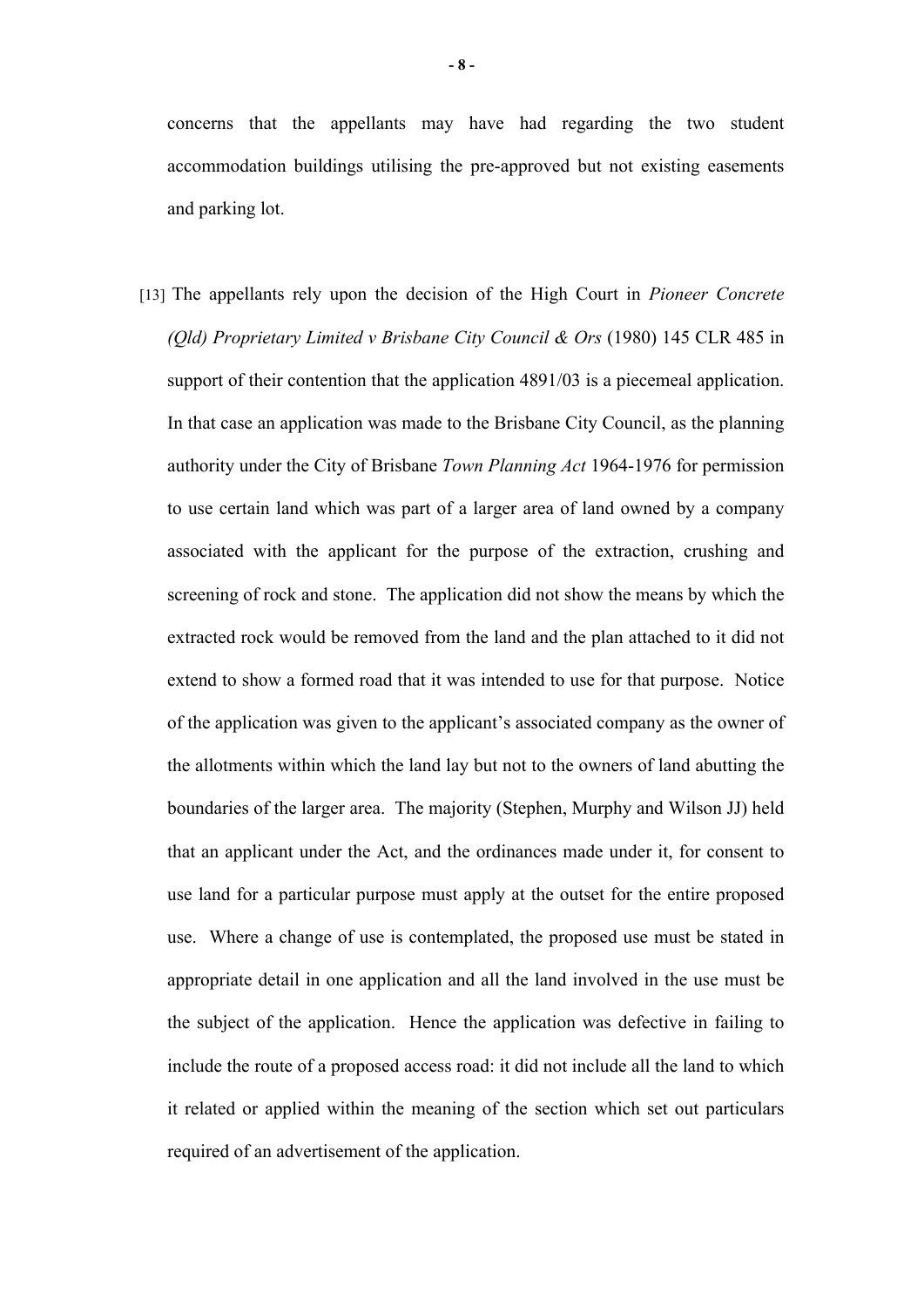[14] In his judgment Stephen J at p 500 said:

"*Underlying the rival contentions argued on this appeal is a question of quite general importance in the field of town planning: it is whether an applicant for consent to use land for a particular purpose may make application piecemeal, or must he, on the contrary, apply at the outset for the entirety of the use in question and, consequently, in respect of the whole of the land devoted to that use.*

*The terms in which I have posed this question, my reference to 'the entirety of the use' and to the 'land devoted to that use', necessarily lack precision. It will be from the resolution of some at least of that imprecision that an answer to the question will emerge. I may, at this stage, foreshadow the answer to which I have come: it is that where, as here, the use proposed is a single use, no piecemeal series of applications is permissible, at least under the City of Brisbane's town planning measures; instead, that use must be stated in appropriate detail in one application and all the land involved in the use must be the subject of the application. When applied to the facts of the present appeal this means that the applicant ought to have applied, in the one application, for consent not only to extract and process quarry products but also to construct and use the access road along which those products were to be carried from the processing site to a public highway. It follows that the area of land the subject of the application should have included the route of that access road.*"

[15] By this decision the High Court established that an applicant for consent to use land for a particular purpose must apply at the outset for the entire proposed use, and that a piecemeal series of applications is impermissible. The use must be stated in appropriate detail in one application and all the land involved in the use must be the subject of the application. The appellants place particular emphasis upon that part of the judgment of Stephen J (at p 504) where his Honour stated: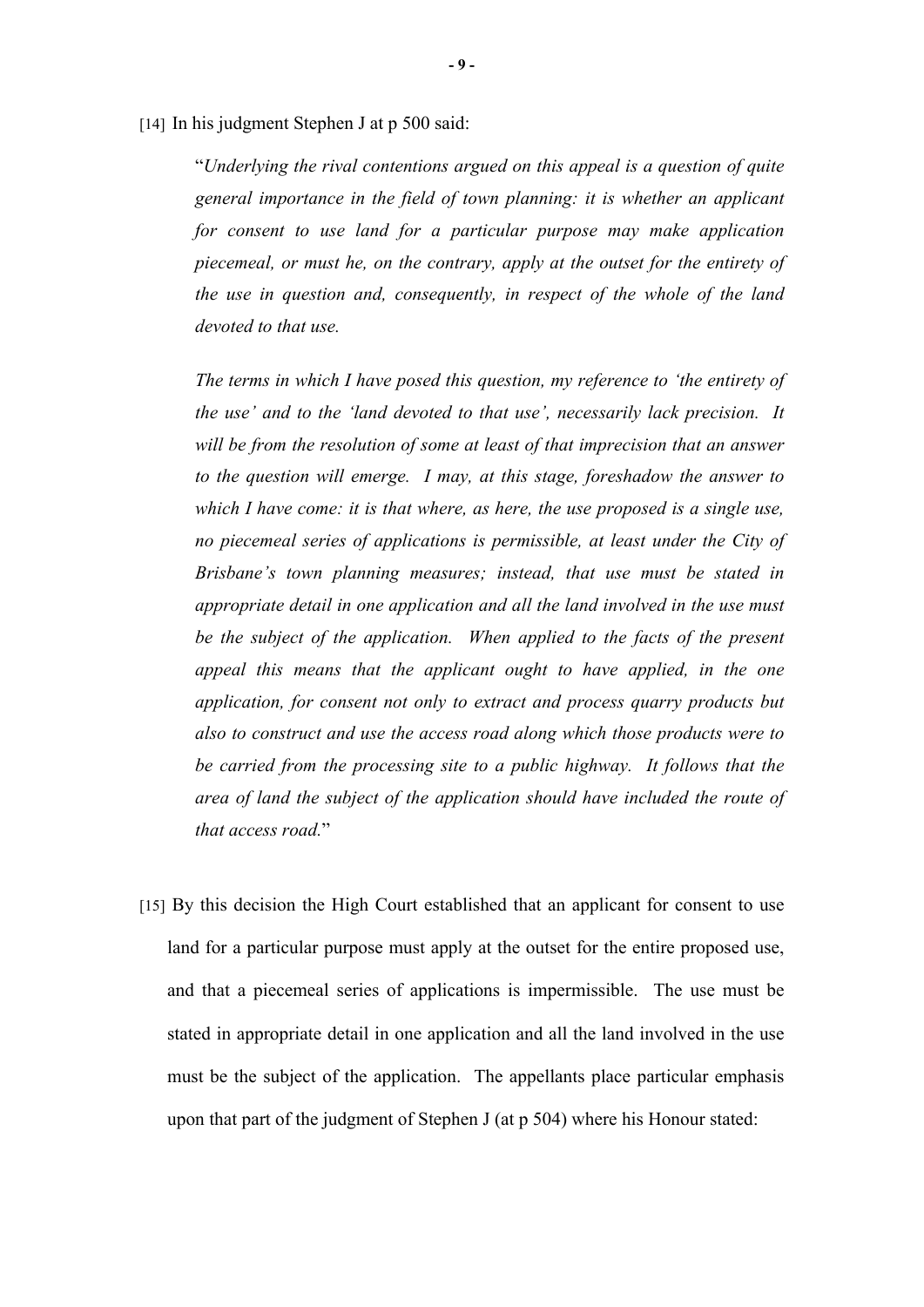"*To sever an application in this fashion is likely to impede its proper consideration. Only if it is presented as a whole and at the one time is there likely to be full opportunity for the tribunal and for objectors properly to assess it in all its aspects.*"

[16] Any consideration of the decision of the High Court in *Pioneer* must recognise that the principle identified above:

"*…places no obstacle in the way of applications where consent becomes necessary for the extension of an existing use to adjoining land or where an applicant for consent to a proposed use contemplates that there will later be an extension of that use. It is only where land is proposed to be used for the one purpose at the one time that consent for its use must be applied for in the one application.*" (Stephen J at p 505)

[17] This explanation was reflected in the judgment of Thomas JA in *Brisbane City Council v Cunningham & Anor; Eastern Suburbs Leagues Club Ltd v Cunningham & Anor* [2001] QCA 294 at para 11 where his Honour stated:

"*The essential requirement of the decision in Pioneer Concrete is that the proposed use 'must be stated in appropriate detail in one application and all the land involved in the use must be the subject of the application'. There is no rule prohibiting the making of more than one application in respect of the one piece of land or part of a parcel of land. The Pioneer principle required that each application for a use for a particular purpose be for the whole of the use (including incidental and necessarily associated uses) and for the whole of the land devoted to that use. It did not require that two separate and distinct uses be combined in one application.*"

[18] In the present case when considering whether the easements were "severed" from the application it should be noted that they were validly created pursuant to a previous approval, and their proposed use for access and parking purposes was clearly identified in the development application. In my view, any interested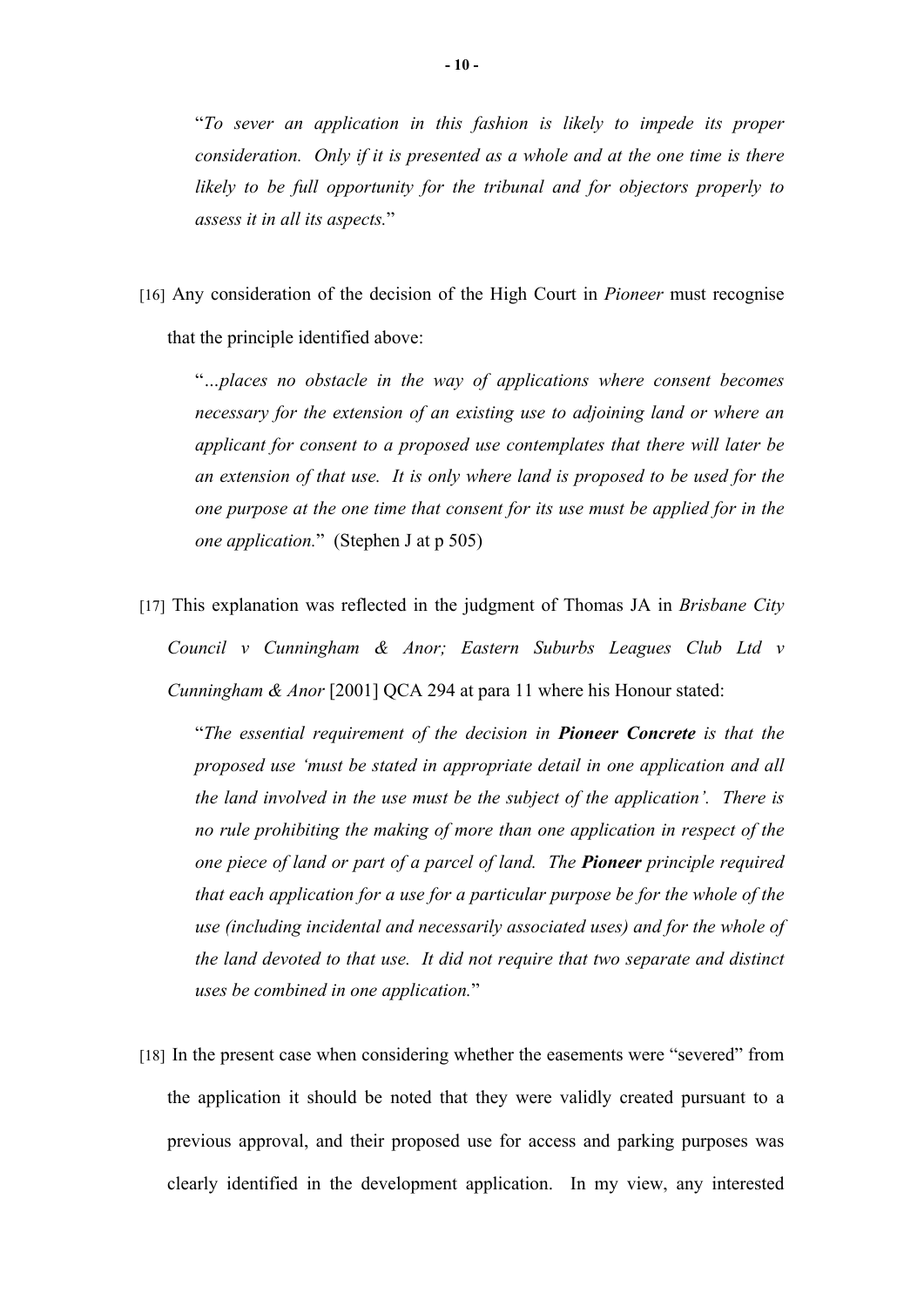member of the public making a sensible appraisal of the application including the supporting material, could not have been misled as to the identity of the land intended for use by the proposal (see *Chin & Chee v The Shire of Maroochy & Anor* [1996] QPELR 190). Nor can it be suggested that the respondent council was impeded in its decision-making in any way.

- [19] It is also relevant that the application 4891/03 included all of the land involved in the development application being Lots 9A and 10 Salisbury Road, Ipswich. That land is described as "*Lot 7 on RP 55024 and Lot 6 on RP 55024*". This is all of the land comprising Lots 9A and 10 Salisbury Road, Ipswich. There are no further applications relevant to application 4891/03 remaining to be dealt with on the merits. Development application 3275/03 ("*the parking lot application*") and development application 3900/03 ("*the easement application*") were selfcontained and referred to all of the land, the subject of those applications. The decision in *Pioneer Concrete* does not prohibit a staged development. I am unable to conclude that application 4891/03 is a piecemeal application such as to attract the censure of the court as reflected in the judgment of Stephen J in *Pioneer Concrete*.
- [20] This being so, it becomes unnecessary to consider the effect of s 3.2.1(8) of IPA which provides as follows:

"*(8) If the assessment manager receives, and after consideration accepts, an application that is not a properly made application, the application is taken to be a properly made application.*"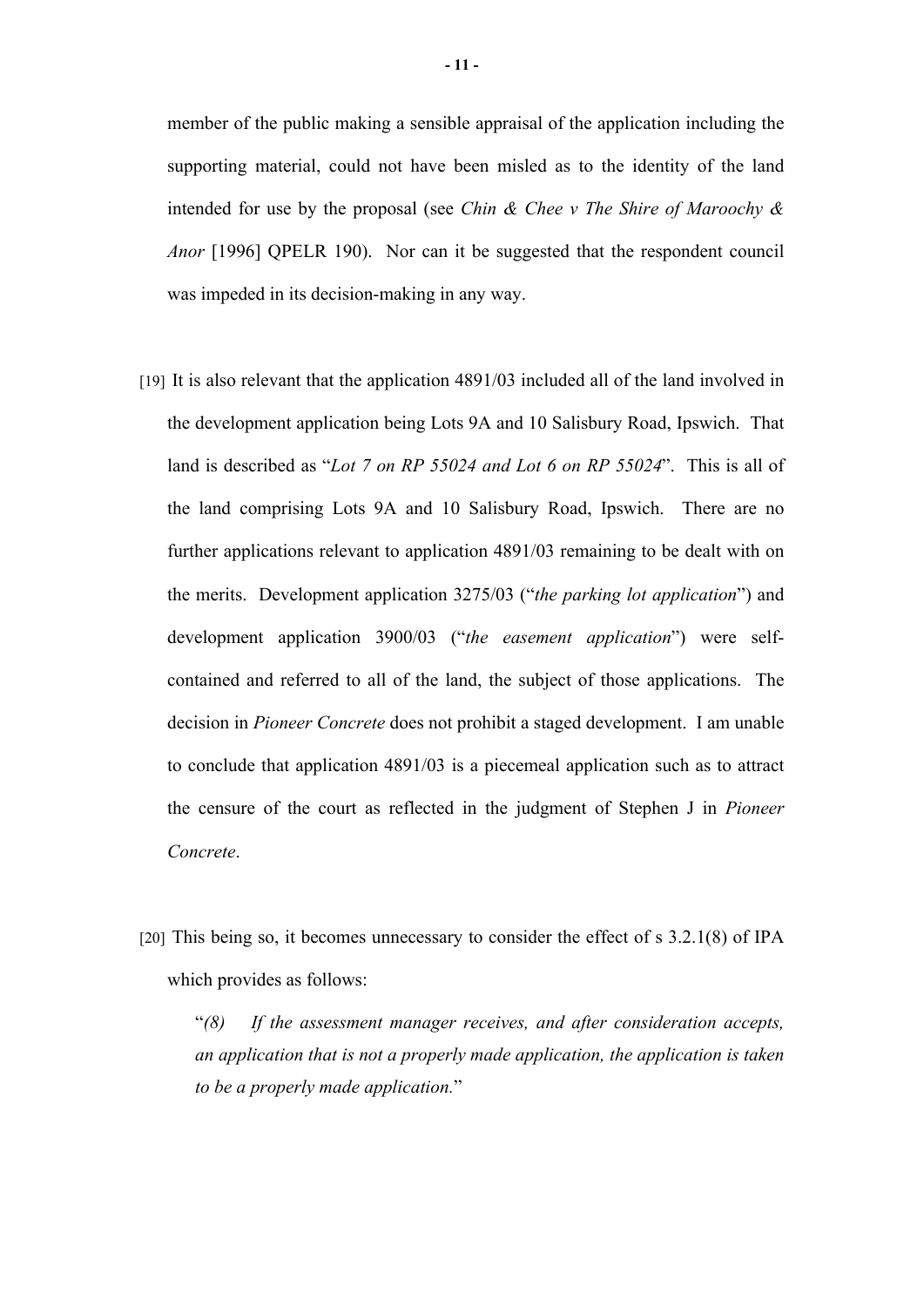In the present case the assessment manager received, and after consideration accepted, the application. Such acceptance would seem to override any objection which could be based on the *Pioneer* case.

[21] In any event, it should be noted that the court has the power to cure any defect based upon the decision in *Pioneer*: see *Stradbroke Island Organisation Inc v Redland Shire Council* [2002] QPELR 121 at para 12; *Fox v Brisbane City Council* [2002] QPELR 539 at 542; *Oakden Investments Pty Ltd v Pine Rivers Shire Council* [2002] QCA 470. S 4.1.5A is the predecessor to 4.1.53 and there would seem to be no sound reason not to apply the same rationale in *Stradbroke* and *Fox* to the earlier provision. The present case is one where, I am satisfied, it would be appropriate that the court should waive any non-compliance based upon the *Pioneer* case. It is not suggested that the submitters have been denied any rights by the alleged non-compliance.

## *Whether Development Application 4891/03 was a Properly Made Application under s 3.2.1 of IPA*

[22] The appellants complain that the Form 1 Development Application failed to identify 9A Salisbury Road, Ipswich by its postal address while the public notification excluded 9A Salisbury Road altogether. It is submitted that this omission was significant in that "9A Salisbury Road was the land that was to provide access to the two student accommodation buildings in application 4891/03 and during the notification stage the access easement on 9A Salisbury Road that was approved in application 3900/03 was registered on the title, there was a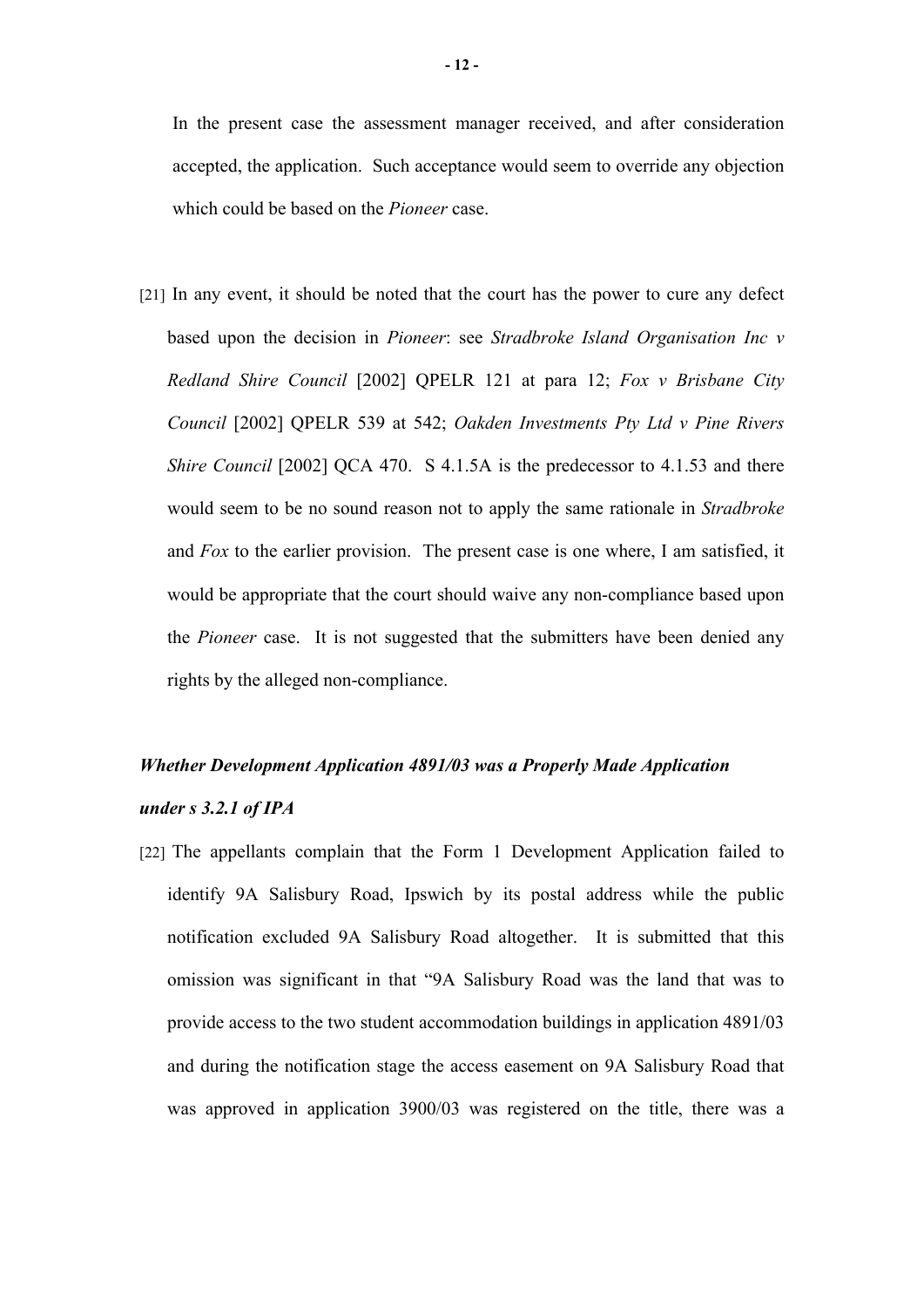transfer of title and the Bank of Queensland placed a \$300,000 mortgage on the premises".

[23] S 3.2.1(6) IPA provides that an application is a "properly made application" if it complies with subsections (1), (2), (3)(a), (4), (5) and (5)(a) of s  $3.2.1$ . The appellants' complaint is in relation to s 3.2.1(3)(a) which provides:

"*The approved form –*

- *(a) must contain a mandatory requirements part including a requirement for -*
	- *(i) an accurate description of the land, the subject of the application; and*
	- *(ii) the written consent of the owner of the land to the making of the application; and*
- *(b) may contain a supporting information part*."

The appellants submit that by excluding 9A Salisbury Road from the public notification, application 4891/03 fell short of the standard outlined in *Curran & Ors v Brisbane City Council* [2001] QPEC 49 where Skoien SJDC stated that:

"*The legislative scheme is clear IPA requires a shorthand description of the proposed development, sufficient to alert a person who has an interest in that*  land in particular or the area in general, as to the overall nature of the *development and a description of the land on which it is to occur.*"

The submission of the appellants is that the legislative requirement in s  $2.3.1(3)(a)(i)$  of IPA can be met only if all the land the subject of the application is included in the public notification.

[24] It is not in dispute that application 4891/03 did not refer to 9A Salisbury Road. However, the real property descriptions contained in the application constitute an accurate description of the land the subject of the application. Furthermore, the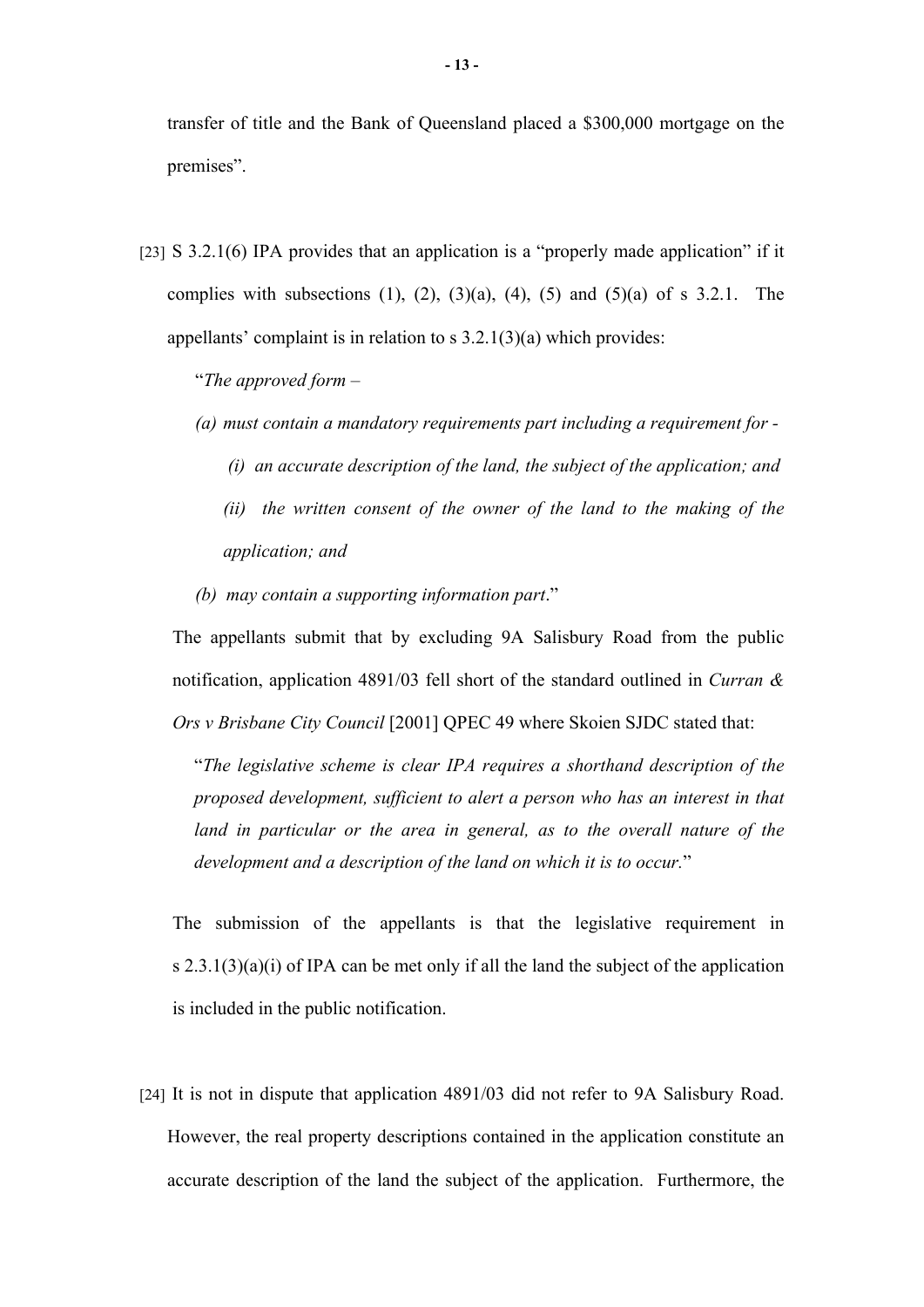only involvement of 9A Salisbury Road is in respect of easement access and this involvement is made clear by the supporting documentation (in particular the Proposal Report). In *Rathera Pty Ltd v Gold Coast City Council & Ors* (2000) 115 LGERA 348 at 354, 345 Jones J, in considering whether an application to establish a neighbourhood tavern on part of the subject land and contained in two identified tenancies shown on the plan had been made in the approved form that included an accurate description of the land the subject of the application, stated that:

"*29 It seems to me that the precise area of the proposal to which the liquor licence would attach is simply a matter of detail of the proposed use. Such detail is in fact set out in the accompanying documents as indeed are such other matters relevant to planning issues such as carparking spaces. It is not envisaged that every detail of the proposal would be*  included in the application form. Were this to be so then the *application would have to include every detail relating to the other tenancies, every detail relating to carparking and to access and internal vehicular movement. That does not seem to me to be the purpose of mandatory requirement to provide a description of the land. Further, the construction of the subsection must satisfy all situations and not be dependent on inter-relationships with other legislation.*

### *30 In this connection the remarks of Stephen J in Pioneer Concrete (Qld) Pty Ltd v Brisbane City Council are pertinent, his Honour said:*

'In any such scheme for the control of land use the two critical integers, land and use, each involves a question of definition, what land and what use? The intending user of land will, in his application for consent, have to specify these two integers but it will be one of them, the integer of use, that will dictate the precise identity and extent of the other integer, the land the subject of the application. This is a necessary consequence of the fact that the consent being sought is consent to use for a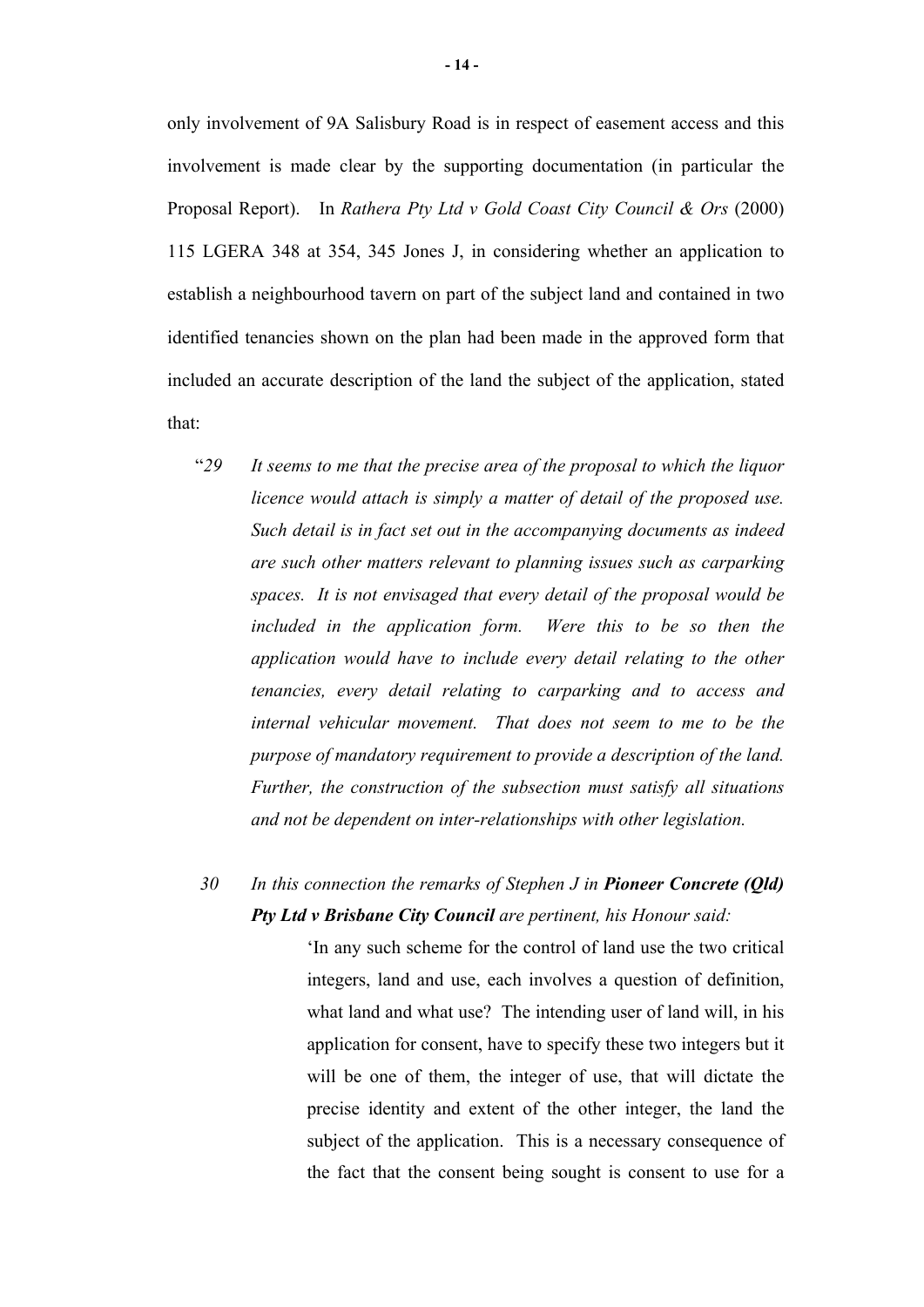particular purpose. The land is merely the passive object which is being used; the active integer, use, will determine its extent.'

- *31 It would not be expected that an objector to the proposal would frame a submission based on the information contained in the public advertising, nor indeed in what is set out in the application form. It is the accompanying maps, sketches, site plans and development details which one expects would be relevant to any intending objector.*"
- [25] When one has regard to the application form, the Proposal Report and to supporting material, it seems to me that the land the subject of the development application has been accurately identified for the purposes of s  $3.2.1(3)(a)(i)$  of IPA. It follows, then, that development application 4891/03 was a properly made application under s 3.2.1 of IPA.

## *Whether Development Application 4891/03 Conformed to S 3.2.8 of IPA in relation to the Provision of Supporting Material*

[26] The appellants submit that the respondent failed to ensure that the material available for inspection and purchase from the moment the application was received was current. They claim that although the access easements were approved in application 3900/03 on 8 September 2003, all material available for inspection during the public notification that started on 18 November 2003 inferred that the easements were still proposals awaiting approval. The material available, it is submitted, should have been current and should have shown that the easements were already approved even although not yet registered on the title deed. The appellants submit that the respondent knew that the premises at 9A Salisbury Road were for sale and under the circumstances it is reasonable to expect that the supporting material available under s 3.2.8 of IPA should have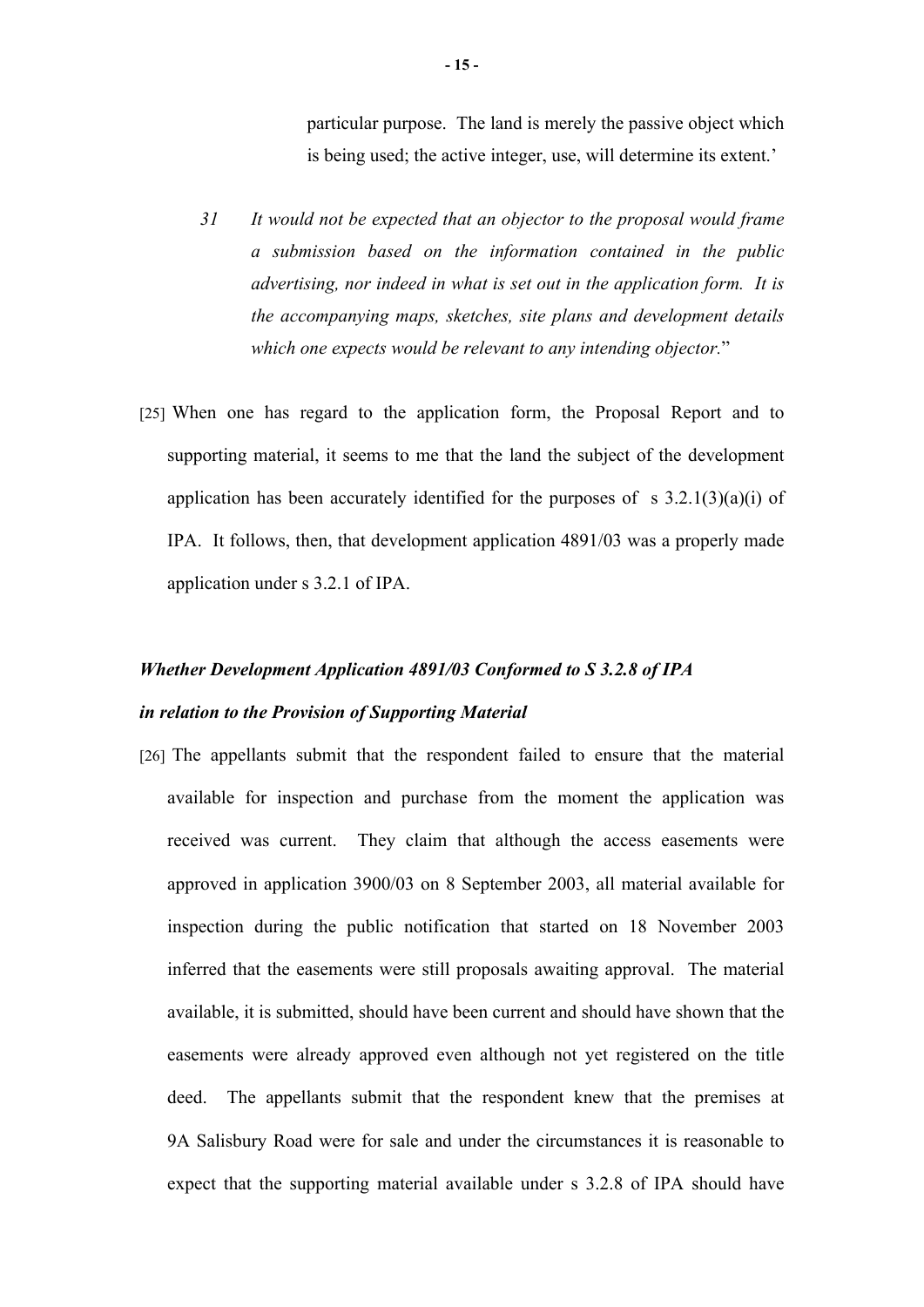been commensurate with that required under s 40A of the *Fair Trading Act (Queensland)* 1989 and s 53A of the *Trade Practices Act (Commonwealth)* 1974.

### [27] S 3.2.8 of IPA is in the following terms:

### "*3.2.8 Public scrutiny of applications*

- *(1) The assessment manager must keep each application and any supporting material available for inspection and purchase from the time the assessment manager receives the application until-*
	- *(aa) if the application if not a properly made application the assessment manager decides not to accept the application; or*
	- *(a) the application is withdrawn or lapses; or*
	- *(b) if paragraphs (aa) and (a) do not apply the end of the last period during which an appeal may be made against a decision on the application.*
- *(2) Subsection (1) does not apply to supporting material to the extent the assessment manager is satisfied the material contains-*
	- *(a) sensitive security information; or*
	- *(b) other information not reasonably necessary for a third party to access for the purpose of evaluating or considering the effects of the development.*
- *(2A) Also, the assessment manager may remove the name, address and signature of each person who made a submission before making the submission available for inspection and purchase.*

### *(3) In this section- 'supporting material' means-*

- *(a) the acknowledgment notice; and*
- *(b) any information request for the application; and*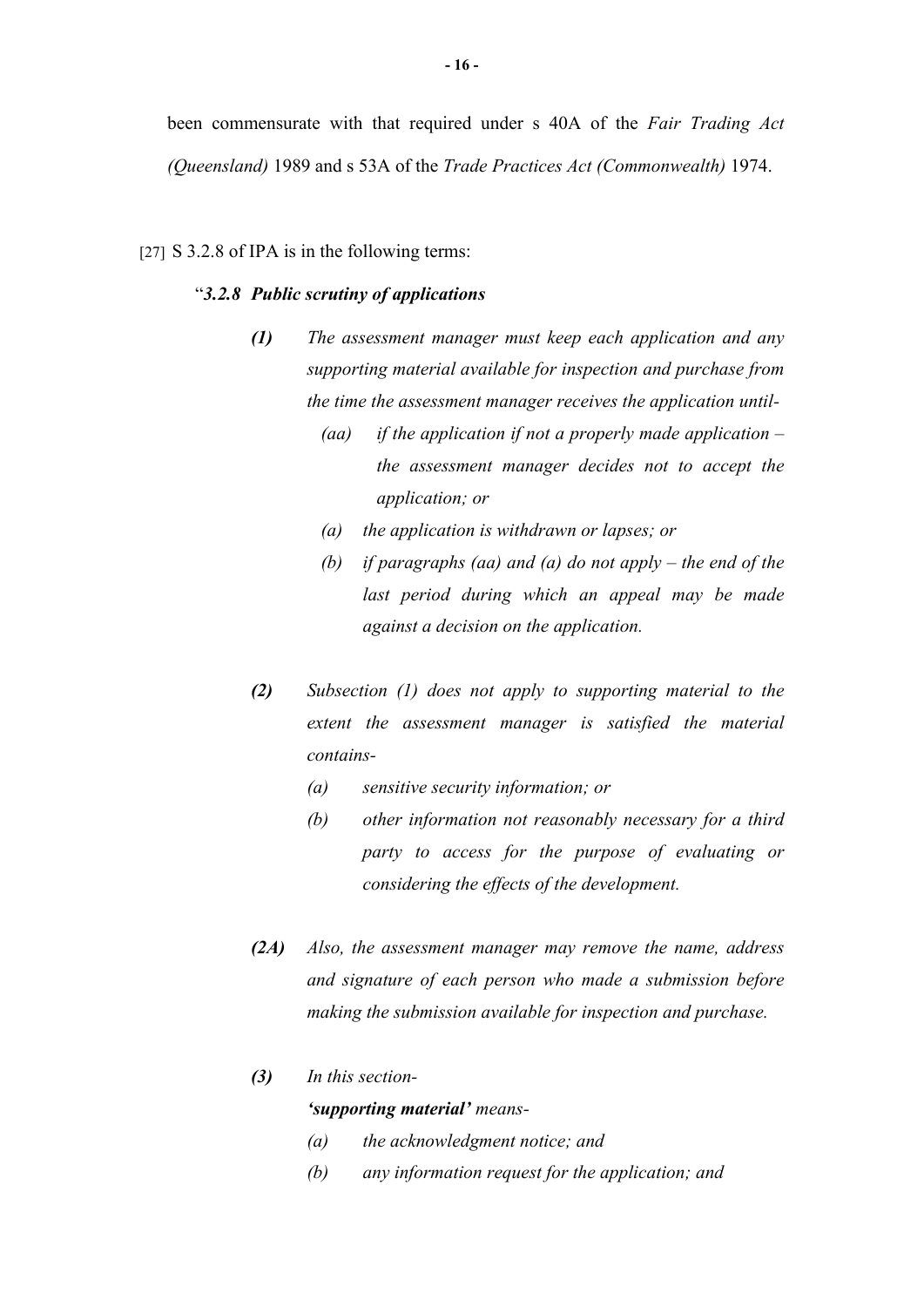- *(c) any material (including site plans, elevations and supporting reports) about the aspect of the application assessable against or having regard to the planning scheme that-*
	- *(i) is in the assessment manager's possession when a request to inspect and purchase is made; and*
	- *(ii) has been given to the assessment manager at any time before a decision is made on the application.*"
- [28] It is claimed by the appellants that material that should have been available for inspection and purchase under s 3.2.8 of IPA was not available. In particular, it is said that the documentation available for inspection and purchase at the respondent council did not include an acknowledgement notice, information request or information response.
- [29] In an affidavit filed on 29 November 2004, Brendan John Nelson states that he has been employed by the respondent as the Development Manager since 26 August 2002 and as such is responsible for the processing and approval of development applications received by the respondent. Mr Nelson deposes to being aware of the requirements of s 3.2.8 of IPA and in particular, to his knowledge of the system maintained by the respondent which operates upon receipt of a development application. He states that:

"*In this regard, I am aware from my own experience that the respondent maintains a system whereby, upon receipt of a development application, a file is opened and maintained in respect of each such application which is available for public inspection and purchase ('the public scrutiny file'). All documents received or created by the respondent in respect of such application (excepting sensitive security information or other information not*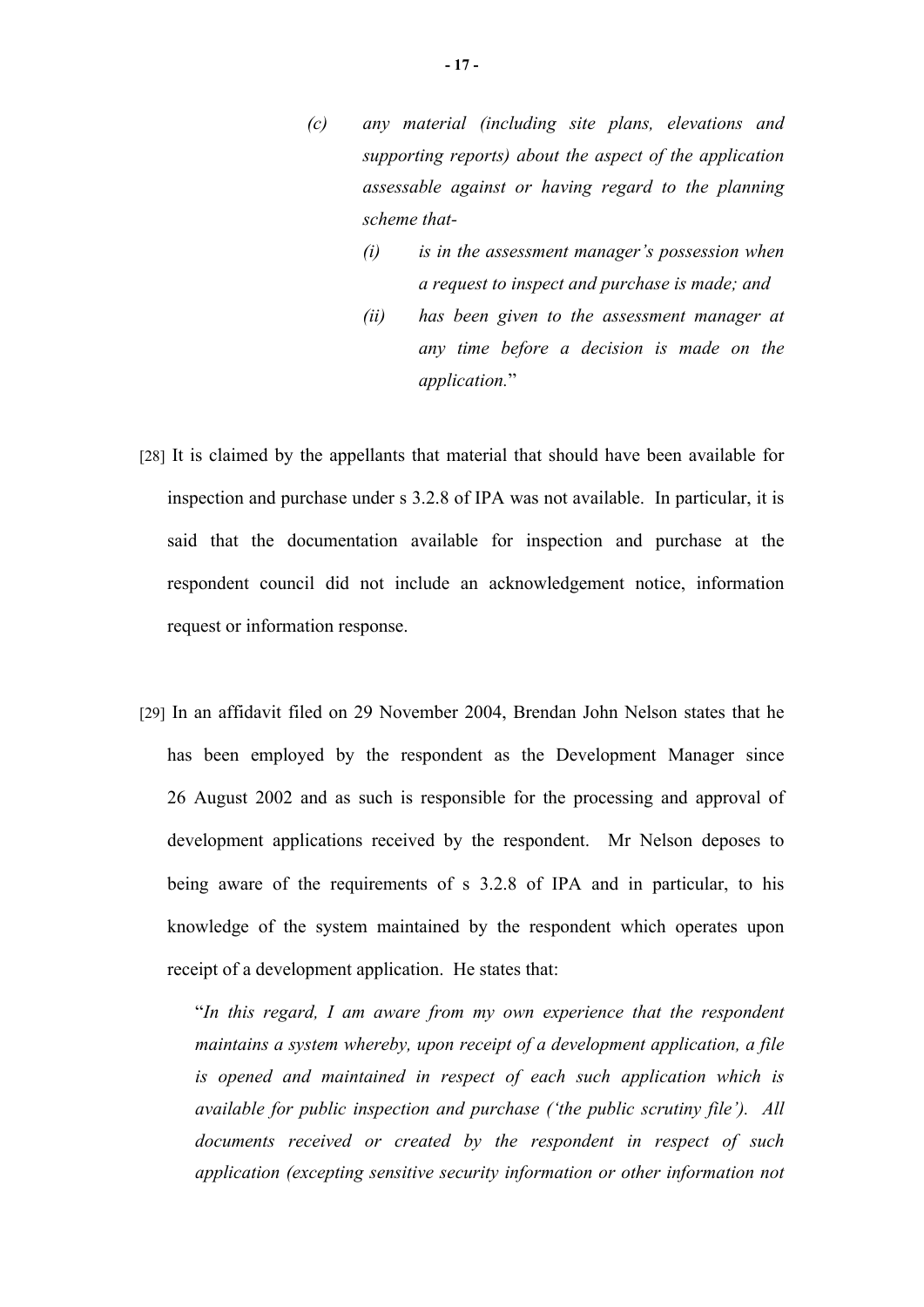*reasonably necessary for a third party to access for the purposes of evaluating or considering the effects of the development) are placed upon such file as soon as possible but within a reasonable period of their receipt or despatch ('the system'). In my experience documents received by the respondent would appear on the public scrutiny file within 24 hours of receipt by the respondent and copies of documents dispatched by the respondent would appear on the file immediately. In particular, my review of the file confirms that the acknowledgement notice dated 16 September 2003, and the information request dated 9 October 2003 and 'amended' plan 23M-07350 dated 13 October 2003 which formed part of the response to the information request received on 11 November 2003, appear in the file and would, in accordance with the system, have appeared in it on 21 November 2003.*"

- [30] Mr Nelson's evidence in respect of the system maintained by the respondent is supported by evidence of James Frederick Fjeldsoe, a Development Planner employed by the respondent and by Michael Thomas Ellery, who is a Senior Development Planner employed by the respondent. Both Mr Fjeldsoe and Mr Ellery depose in their respondent affidavits which were filed by leave on 3 December 2004, to being familiar with the file maintained by the respondent in respect of application 4891/03.
- [31] In cross-examination on 3 December 2004, the female appellant admitted that p 4 of the appellants' submission in respect of development application 4891/03 was a copy of a document obtained from the respondent council when Ms Strong inspected the documents at the respondent's office. In these circumstances I am prepared to accept that such a document was an enclosure to the co-respondents' response to the respondent's information request.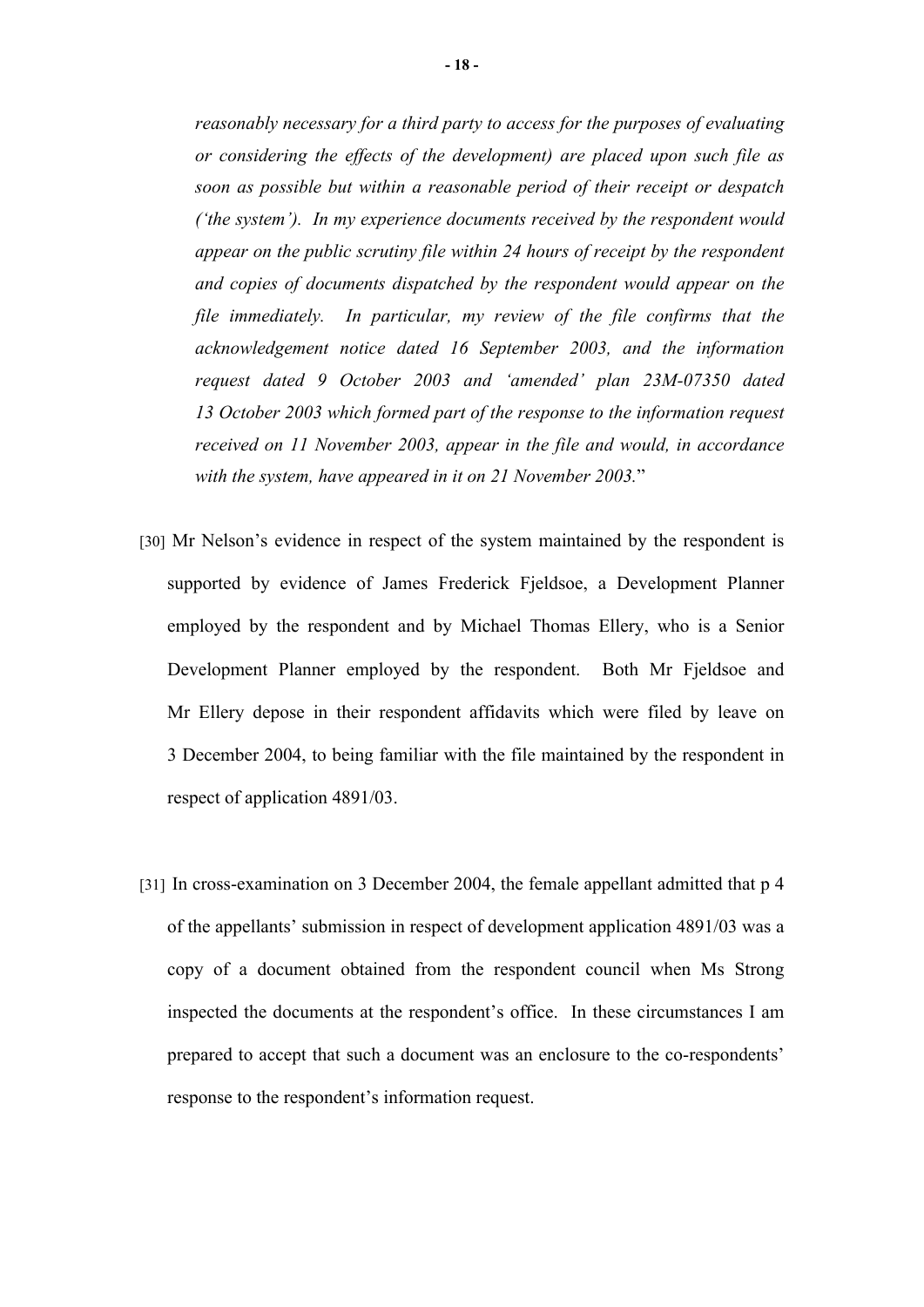- [32] The evidence given by Ms Strong in relation to supporting material not being available for inspection pursuant to s 3.2.8 of IPA should be assessed in the context of the evidence of Mr Nelson that the respondent's usual practice is to place all of the material required by the section on the relevant file on the day it is received. I certainly accept that Ms Strong is an honest witness, however, the issue was so briefly agitated in evidence before me that it is not really possible to form any firm conclusion as to the accuracy of her claims in this regard. I suspect, from something said by Ms Strong from the Bar Table, that the problem may have arisen in relation to the photocopying of material which was subsequently provided to the appellants rather than in relation to the material actually placed on the file.
- [33] Even if there has not been compliance with s 3.2.8 of IPA, I am satisfied that there has been no significant omission and that any such omission should be excused. The position in this case bears some resemblance to that in *Jezreel Pty Ltd v Brisbane City Council & Anor* [2001] QPELR 92 at 94 where Quirk DCJ was considering an allegation involving some "missing material". His Honour could think of no plausible reason for any deliberate attempt by anyone to frustrate the legislative intention of s 3.2.8 of IPA and accordingly was not prepared to hold that the "public scrutiny" procedures had miscarried in a way that would render the council's decision void. I find myself similarly unable to explain how the material identified by Ms Strong was not provided or revealed to her but in circumstances where no prejudice has been suffered by the appellants who lodged their submission on 8 December 2003 and who commenced their appeal within time, I am not prepared to conclude that there has been a material non-compliance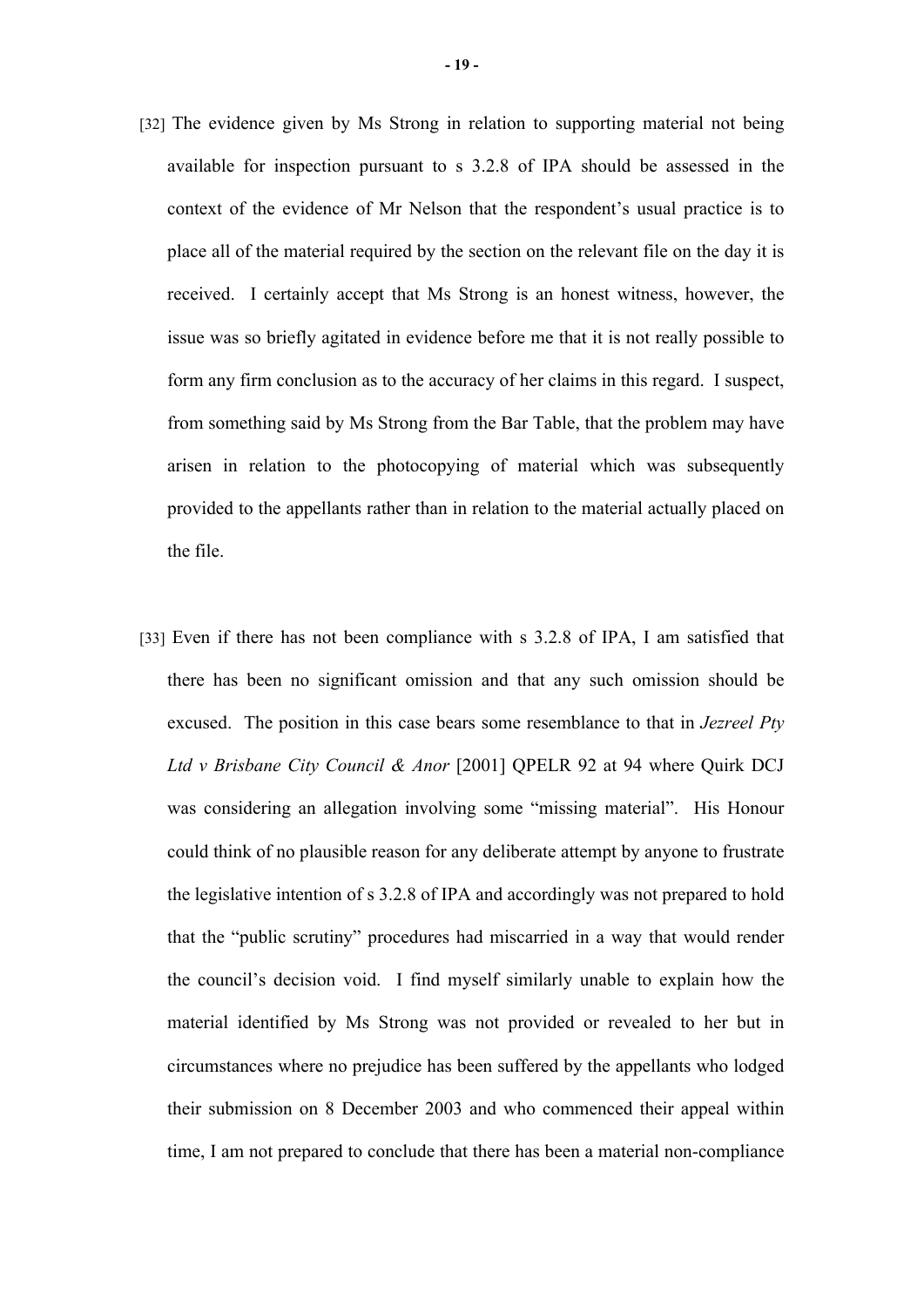with the provisions of s 3.2.8 of IPA which would invalidate the respondent's decision. Furthermore, I am unable to see how the provisions of the *Fair Trading Act* and the *Trade Practices Act* to which the appellants have referred can affect the statutory obligations on the respondent council which are set out in s 3.2.8 of IPA. Moreover, the proposal in respect of the easement and its registration is not relevant to the assessment of the development application by the respondent or by the public.

## *Whether the Notification Stage for Development Application 4891/03 conformed to Part 4 Divisions 1 and 2 of IPA*

- [34] The appellants submit that notification of the development application 4891/03 was defective on the basis that:
	- (a) the notices did not include land that was to provide access;
	- (b) a notice was not erected on the road frontage of 9A Salisbury Road;
	- (c) the material available for inspection during notification included "dated and inaccurate information" and other material was unavailable; and
	- (d) "there is nothing to indicate that the co-respondents met s 3.4.3(3)" of IPA before commencing notification.
- [35] The complaint made by the appellants in respect of (a) above should be assessed in the context that although the notices of the development application referred only to the land at no. 10 Salisbury Road, the inclusion of the reciprocal access was clearly identified in the supporting material. I have already referred to the decision of the Court of Appeal in *Rathera Pty Ltd v Gold Coast City Council &*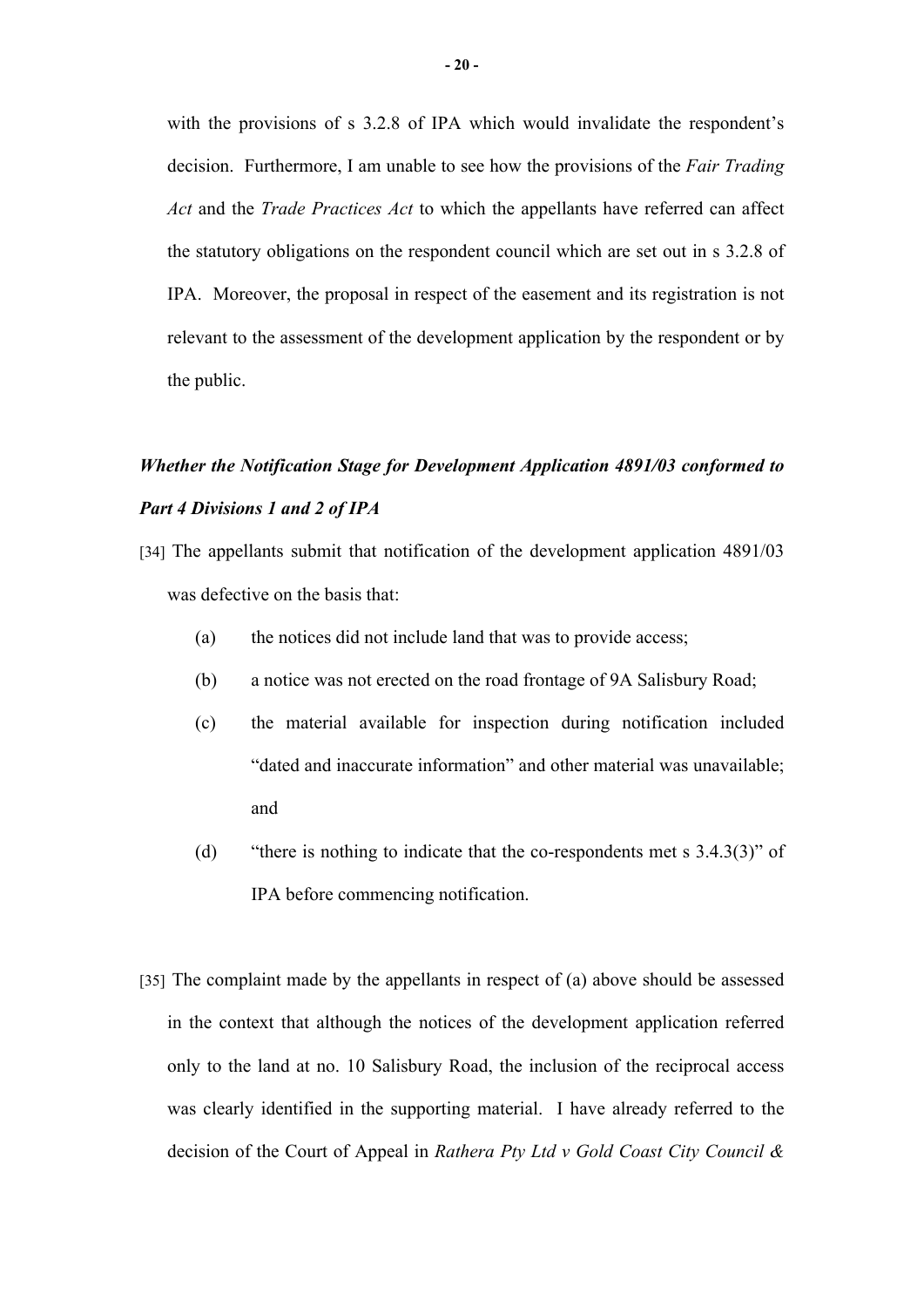*Ors* (2000) 115 LGERA 347 where the court indicated that an objector to a development proposal would be expected to frame a submission not based upon information contained in the public advertising or what is set out in the application form, but rather, what is contained within the accompanying maps, sketches, site plans and development details. The court pointed out at p 353, the place at which precise details of the proposed development is to be obtained is the local authority office and not newspaper advertisement or noticeboard. In my view, the fact that the notices of the application referred only to the land at no. 10 Salisbury Road is of little moment when one has regard to the supporting material which clearly identifies the inclusion of the reciprocal access.

- [36] The submissions of the appellants regarding (b) above involve a brief consideration of the provisions of regulation 11 in *Integrated Planning Regulation* 1998 which provide as follows:
	- "*11 Requirements for placing public notices on land Act, s 3.4.4*
		- *(1) This section prescribes, for section 3.4.4(1)(b) of the Act, requirements for the placing of a notice on land.*
		- *(2) The notice must be-*
			- *(a) placed on, or within 1.5m of, the road frontage for the land; and*
			- *(b) mounted at least 300mm above ground level; and*
			- *(c) positioned so that it is visible from the road; and*
			- *(d) made of weatherproof material; and*
			- *(e) not less than 1200mm x 900mm.*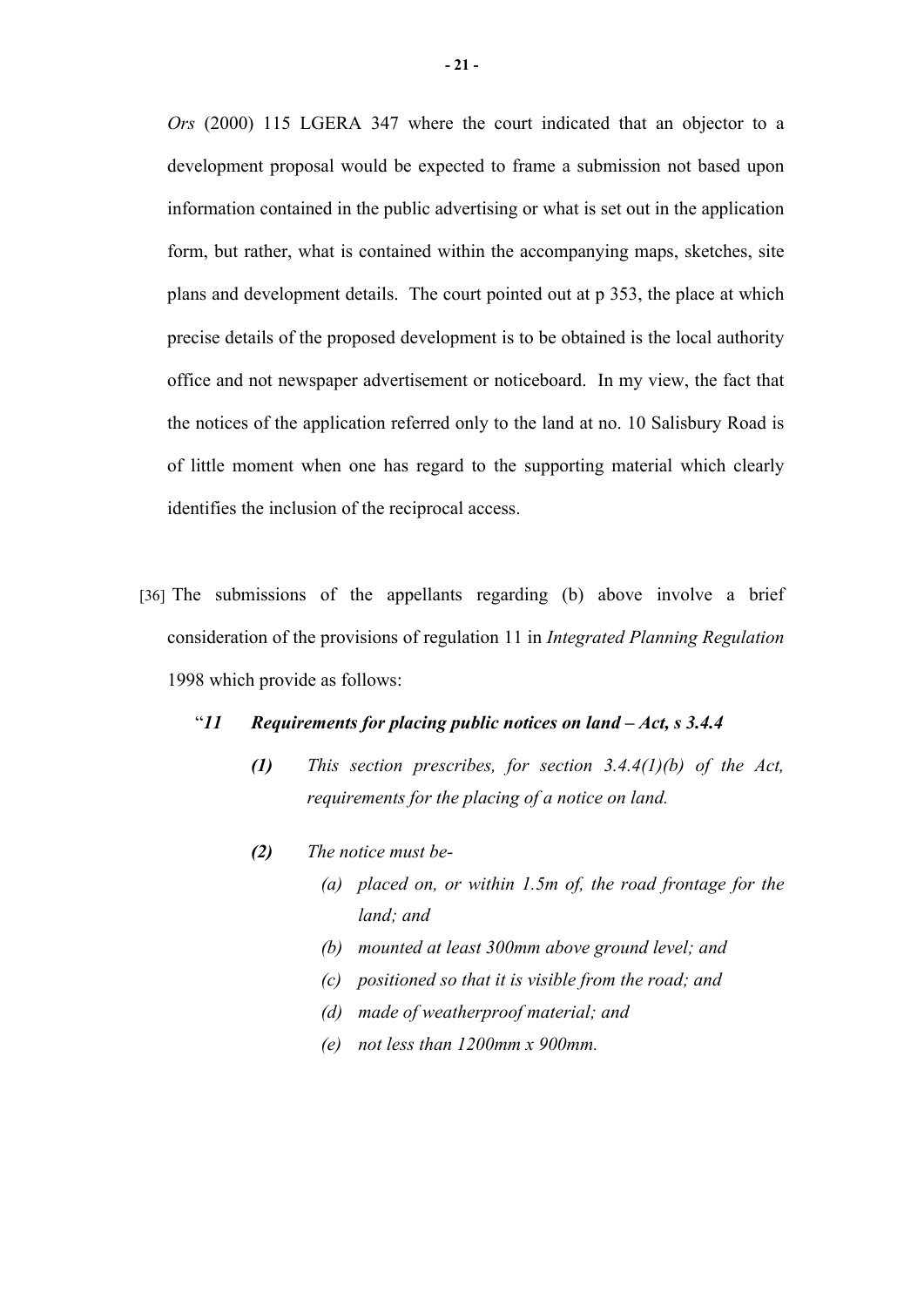- *(3) The lettering on the notice must be-*
	- *(a) for lettering in the heading, as indicated on the approved form of the notice – at least 50mm in height and in a bold style; or*
	- *(b) for lettering in the subheadings, as indicated on the approved form of the notice – at least 25mm in height and in a bold style; or*
	- *(c) for lettering not mentioned in paragraphs (a) and (b) at least 25mm in height, of regular weight and in sentence case.*
- *(4) Each sentence in the notice must start on a new line.*
- *(5) If the land has more than 1 road frontage, a notice must be placed on each road frontage for the land.*
- *(6) The applicant must maintain the notice from the day it is placed on the land until the end of the notification period.*

### *(7) In this section-*

### *'road frontage' for land means-*

- *(a) the boundary between the land and any road adjoining the land; or*
- *(b) if the only access to the land is across other land the boundary between the other land and any road adjoining the other land at the point of access.*"
- [37] The submissions of the appellants appear to suggest that a second sign should have been erected on the land at 9A Salisbury Road in close proximity to that which was placed at no. 10 in order to comply with regulation  $11(2)(a)$ . However, I accept that the references to the term "land" in regulation  $11(2)(a)$  and in the definition of the term "road frontage" in regulation 11(7) should be construed as referring to the frontage of the land, the subject of the application, and not to each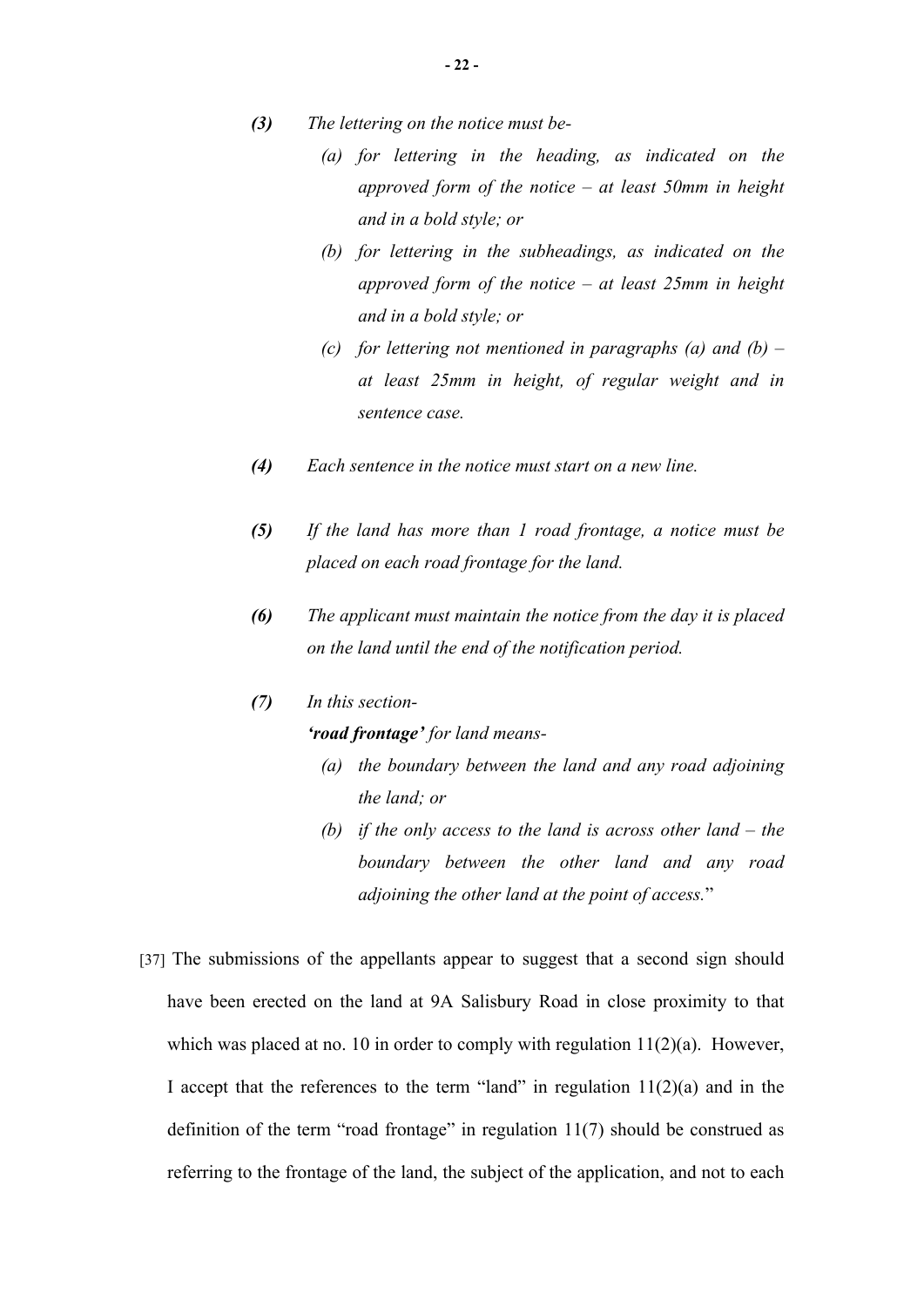allotment comprising the land. This construction would, in my opinion, fulfil the purpose of the legislation of ensuring that passers-by are made aware of the existence of the application. The erection of separate signs, as suggested by the appellants, would be quite unwarranted.

- [38] The submissions of the appellants in relation to (c) above are without foundation in the light of the previous discussion commencing at para [26] of this judgment in relation to the provision of supporting material.
- [39] The appellants submit that there is nothing to indicate that the co-respondents have met the requirements of s 3.4.3(3) of IPA which provides that:

"*(3) If an information request has been made during the information request period, the applicant may start the notification period as soon as the applicant gives –* 

- *(a) all information request responses to all information requests made; and*
- *(b) copies of the responses to the assessment manager.*"
- [40] These provisions, in my view, simply confirm that the notification stage for a development application may commence once an information request has been responded to and, on the material before me, it seems that that is what has occurred in this case. I am unable to discern any omission in complying with this provision.

### *Applications 3900/03 and 3275/03*

[41] The complaints raised by the appellants regarding the validity of the approval granted by the respondent council in September 2003 for the reconfiguration of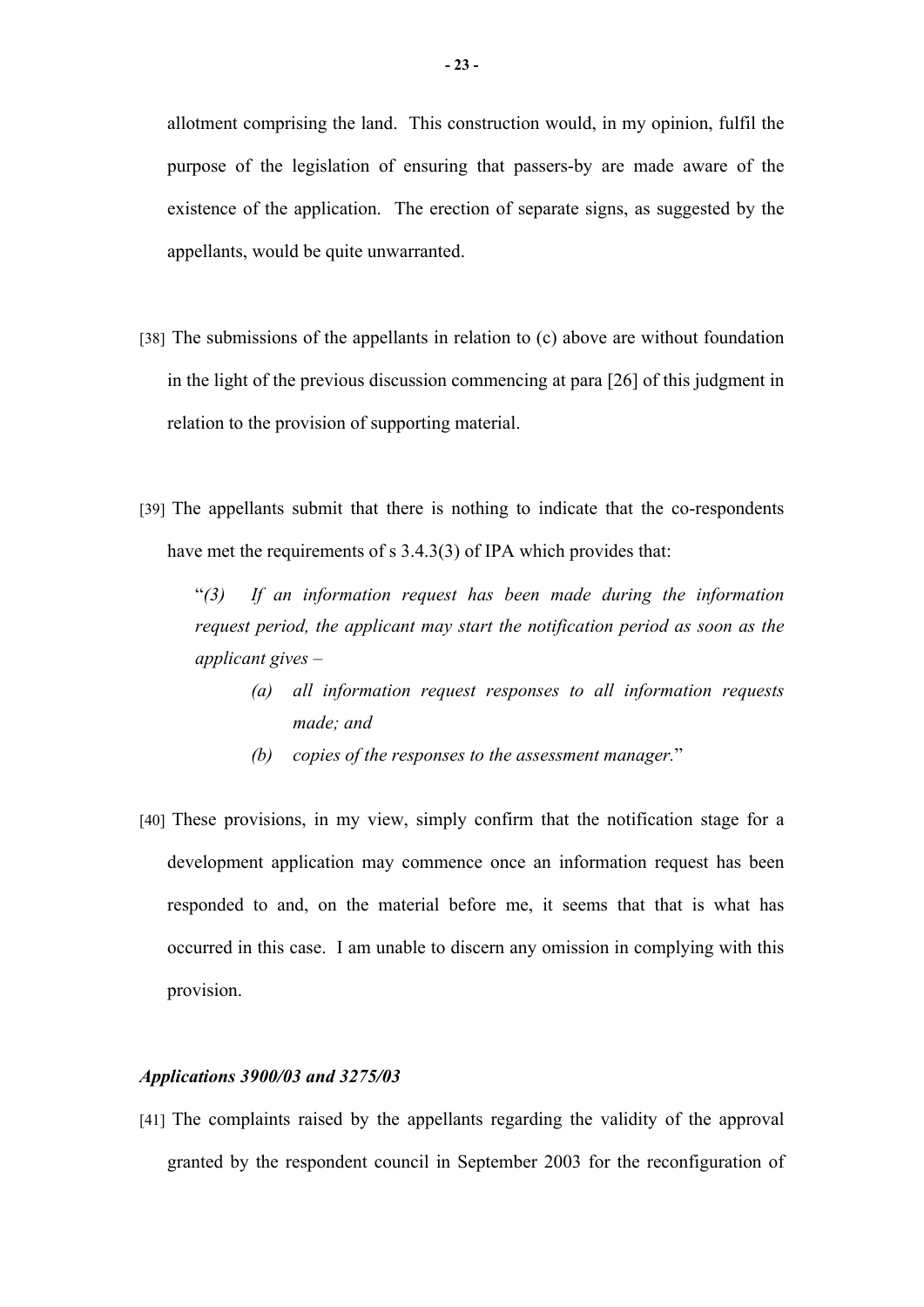9A and 10 Salisbury Road to facilitate the reciprocal easement, and also the question of compliance with conditions imposed upon the respondent council's approval of a request to amend condition 2 of the existing approval for student accommodation at no. 10 Salisbury Road, do not raise matters within this court's jurisdiction in terms of the present application.

### *Conclusions*

[42] For the reasons expressed above I make the following determinations:

- (g) Development application 4891/03 was not a piecemeal application and the respondent's approval was not *ultra vires*;
- (h) Development application 4891/03 was a properly made application under s 3.2.1 of IPA;
- (i) Development application 4891/03 did conform to s 3.2.8 of IPA in relation to the provision of supporting material;
- (j) The notification stage for development application 4891/03 did conform to Part 4 Divisions 1 and 2 of IPA;
- (k) Whether development application 3900/03 in which the respondent approved the easements incidental to development application 4891/03 in a separate development application without notification should be set aside is not within the jurisdiction of this court to determine in terms of the present application;
- (l) Whether development application 3275/03, in which the respondent approved without notification a change to an existing approval so that a parking lot (a condition of an existing approval that was never met) could be relocated to the same location as the parking lot proposed in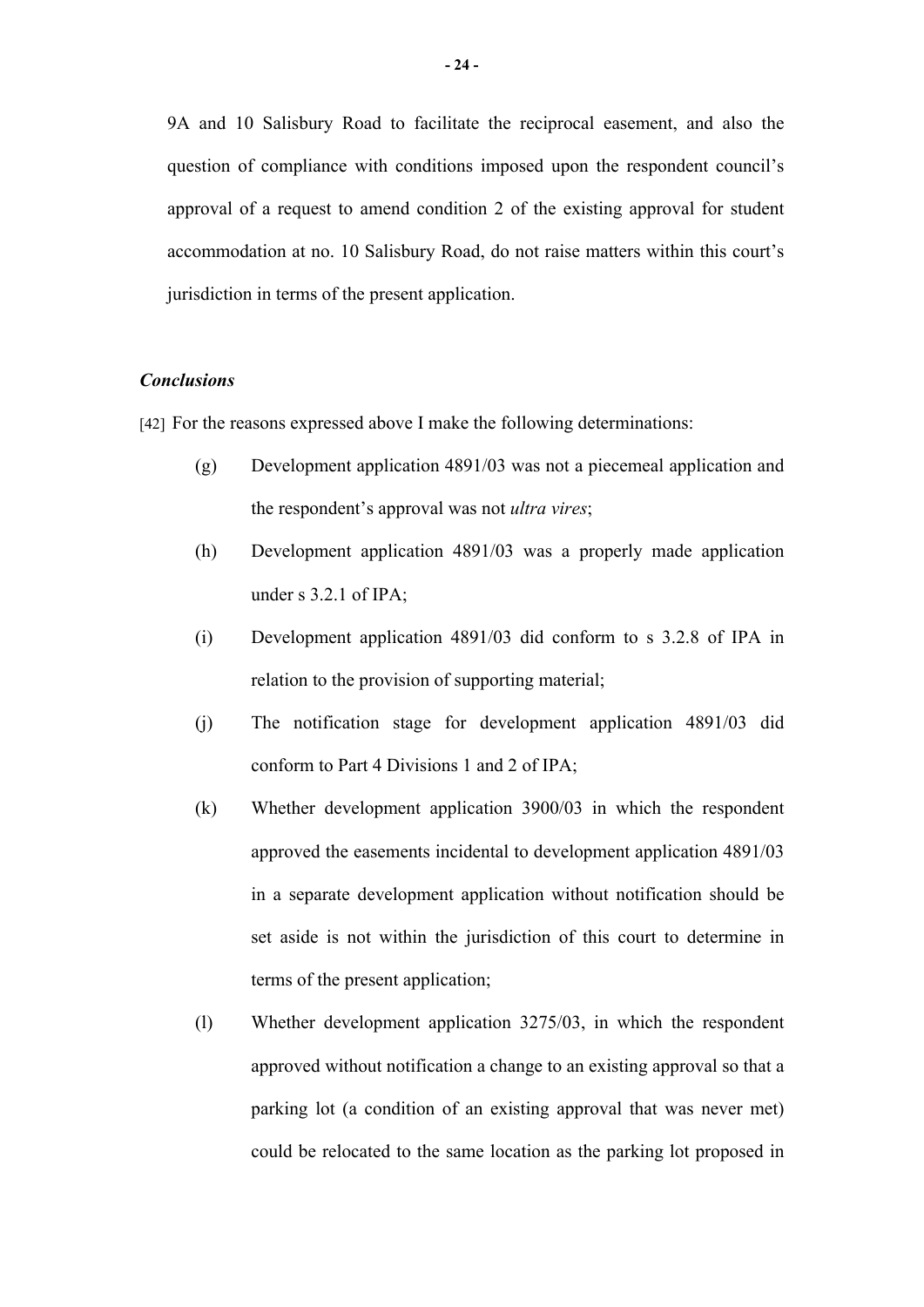development application 4891/03, should be set aside is not within the jurisdiction of this court to determine in terms of the present application.

### *Co-respondents' Application regarding Merits Issues*

[43] Counsel for the co-respondents in his written submissions of 10 December 2004, has stated that, despite indications given by the appellants at the hearing on 3 December 2004, by facsimile to the co-respondents' solicitors dated 7 December 2004, the appellants have advised:

"*In view of instructions given to us on 3 December 2004 we will not be agreeing to any changes to the Notice of Appeal*".

- [44] I have, in the light of that intimation, been requested to make an order in terms of that sought in para 1 of the co-respondents' application filed on 23 November 2004. It is, in my opinion, appropriate to make the order sought and I therefore order that the disputed issues in the appeal be identified as, and limited to, the following grounds contained in the Notice of Appeal:
	- (a) paragraph 1;
	- (b) paragraph 4(a) limited to:
		- i. "*The change in the location of the parking lot and the additional parking spaces required in the Development Application Decision Notice that is the subject of this appeal, means that up to fifteen vehicles will utilise the current driveway at 9A Salisbury Road, which is a 650 square metre allotment with a 16.6 metre frontage. This will cause the appellants on the adjoining allotment significant loss of amenity and will interfere with their right to quiet enjoyment of their property.*";